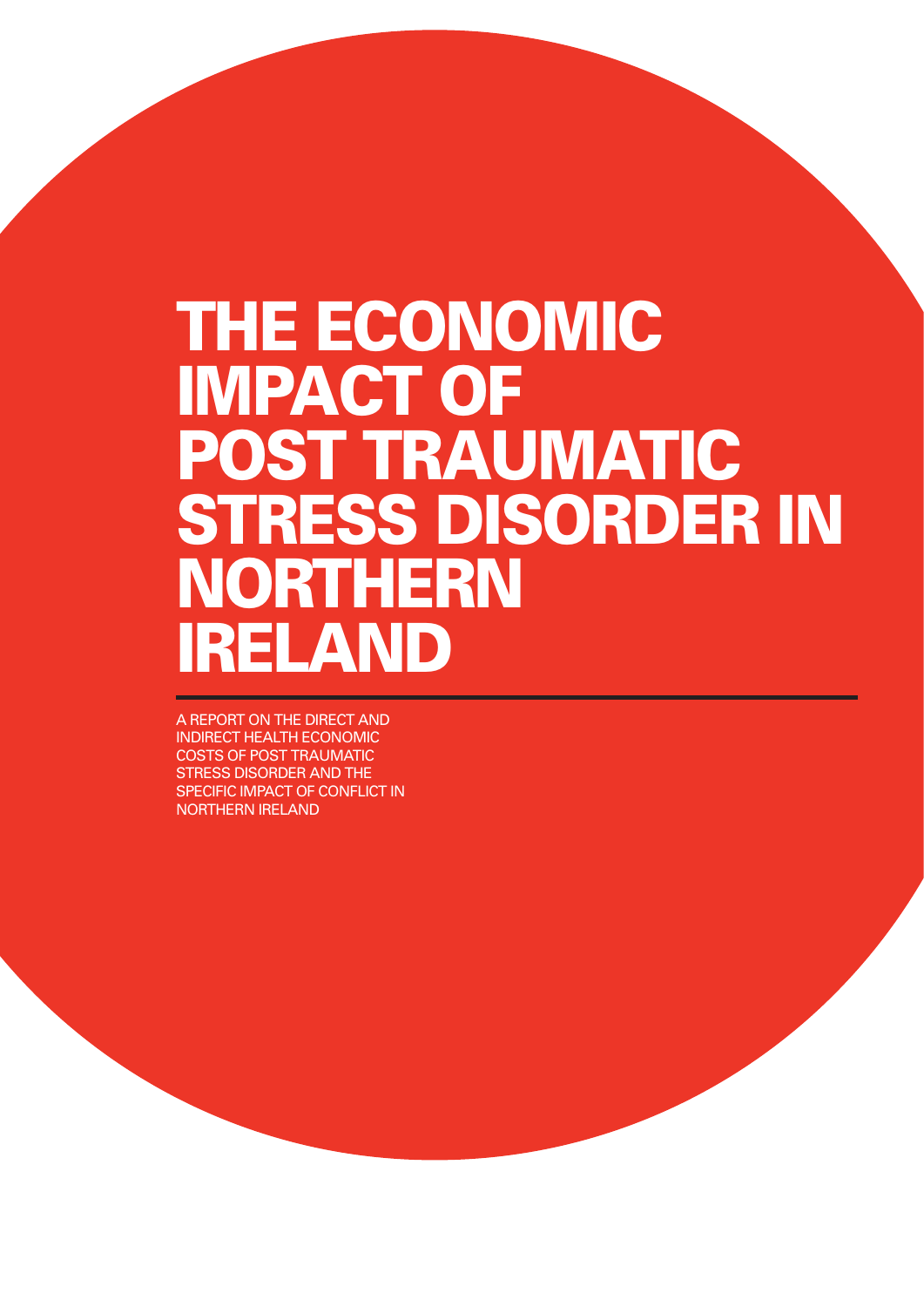**REPORT** ECONOMIC IMPACT of post traumatic stress in northern ireland

#### **AUTHORS**

Finola Ferry David Bolton Brendan Bunting Siobhan O'Neill Samuel Murphy Barney Devine

\_\_\_\_\_\_\_\_

## Two thirds of the adult population have experienced one IR MORE TRAU YPES DURING their lifetime 01

#### Acknowledgements

The research team gratefully acknowledge the financial support and guidance provided by Dr. Peter Warrian and the Lupina Foundation in the completion of this study.

The study draws upon primary data derived from the Northern Ireland Study of Health and Stress (NISHS). The support of the Research & Development Office of Northern Ireland in funding the original NISHS is gratefully acknowledged.

The UK's Big Lottery Fund provided the grant for the initial study of trauma related disorders published in 2008 (Trauma, Health & Conflict, Ferry et al, 2008). The Fund's support for this earlier study is gratefully acknowledged.

The NISHS was carried out in conjunction with the World Health Organization World Mental Health (WMH) Survey Initiative which is supported by the National Institute of Mental Health (NIMH; R01 MH070884), the John D. and Catherine T. MacArthur Foundation, the Pfizer Foundation, the US Public Health Service (R13-MH066849, R01-MH069864, and R01 DA016558), the Fogarty International Center (FIRCA R03-TW006481), the Pan American Health Organization, Eli Lilly and Company, Ortho-McNeil Pharmaceutical, GlaxoSmithKline, and Bristol-Myers Squibb.

We thank the staff of the WMH Data Collection and Data Analysis Coordination Centres for assistance with instrumentation, fieldwork, and consultation on data analysis.

Thanks are also extended by the research partnership to the following individuals and departments who have contributed data and information to the report and provided analytical advice:

- Sandy Fitzpatrick and Ricky McLoughlin, HSC Business Services Organisation.
- Department for Social Development, Analytical Services Unit.
- Professor Vani Borooah, University of Ulster.
- Professor John Brazier, University of Sheffield.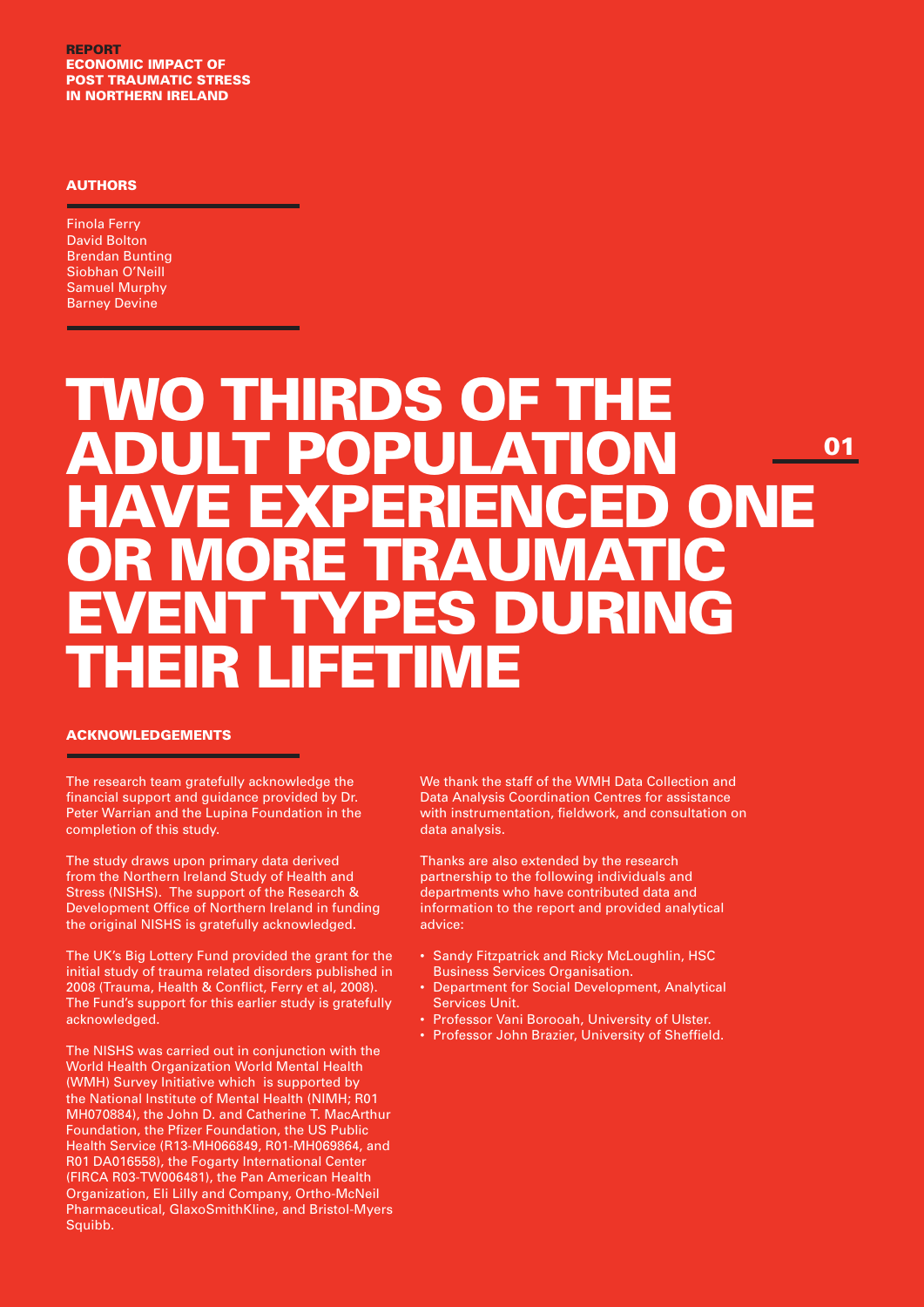#### **CONTENTS**

| Introduction                                          | 03        |
|-------------------------------------------------------|-----------|
| <b>Summary of Findings</b>                            | 04        |
| <b>Background to the Research</b>                     | 05        |
| What is Post Traumatic Stress Disorder                | 06        |
| <b>Understanding the Context</b>                      | 07        |
| <b>Other Studies</b>                                  | 08        |
| Method                                                | 11        |
| <b>Results</b>                                        | $12 - 16$ |
| <b>Implications for Policy, Serice &amp; Practice</b> | $19 - 20$ |
| <b>Appendices</b>                                     | $21 - 25$ |
| <b>References</b>                                     | $25 - 26$ |
|                                                       |           |

#### PREFACE 02

The Lupina Foundation works with partners across the world to support innovative and progressive thinking in health care. In 2003 we established a relationship with the Northern Ireland Centre for Trauma and Transformation (NICTT) and have funded a number of international activities and research programmes undertaken by the Centre.

We have been particularly pleased to be involved with the subject of this report, an investigation into the health economic impact of post traumatic stress disorder (PTSD) in Northern Ireland, undertaken by a partnership of the NICTT and the University of Ulster. Given the history of violence since the late 1960's, it was clear to the Foundation that this was an area worthy of enquiry with unique opportunities and obligations to understand better the needs of individuals who suffer PTSD, and the needs of their communities.

In this report the NICTT-UU research team have sought to provide the population or epidemiological context for PTSD looking at the wider need associated with the years of conflict. From there they have investigated the direct service costs and the indirect costs associated with PTSD, again looking more closely at the impact of the conflict. In approaching the issue from this perspective the economic arguments become available as an additional strand in considering and making judgments about policy, strategy and services.

A health economics approach to any health concern allows us to better understand the impact of illness and to make informed choices about interventions and treatment options. It also clarifies the costs of not taking action, or, as in this case, of relying on approaches, systems and services that are not addressing the identified needs as effectively as alternatives. More specifically, this type of analysis is highly relevant to the making of informed choices, where resources are limited (as they usually are) and allows judgements to be made about the benefits and costs of current provision and switching to one or more alternative approaches, including the costs of pump priming any changes.

The Foundation hopes that this study will be put to good use. Our aim is to leave behind resources and analyses that have real utility at both the political and personal levels, ultimately endeavouring by both means to improve the lot of those who suffer and who can be helped through progressive approaches to health care and improving interventions.

#### Peter Warrian PhD

Managing Director The Lupina Foundation Munk Centre for International Studies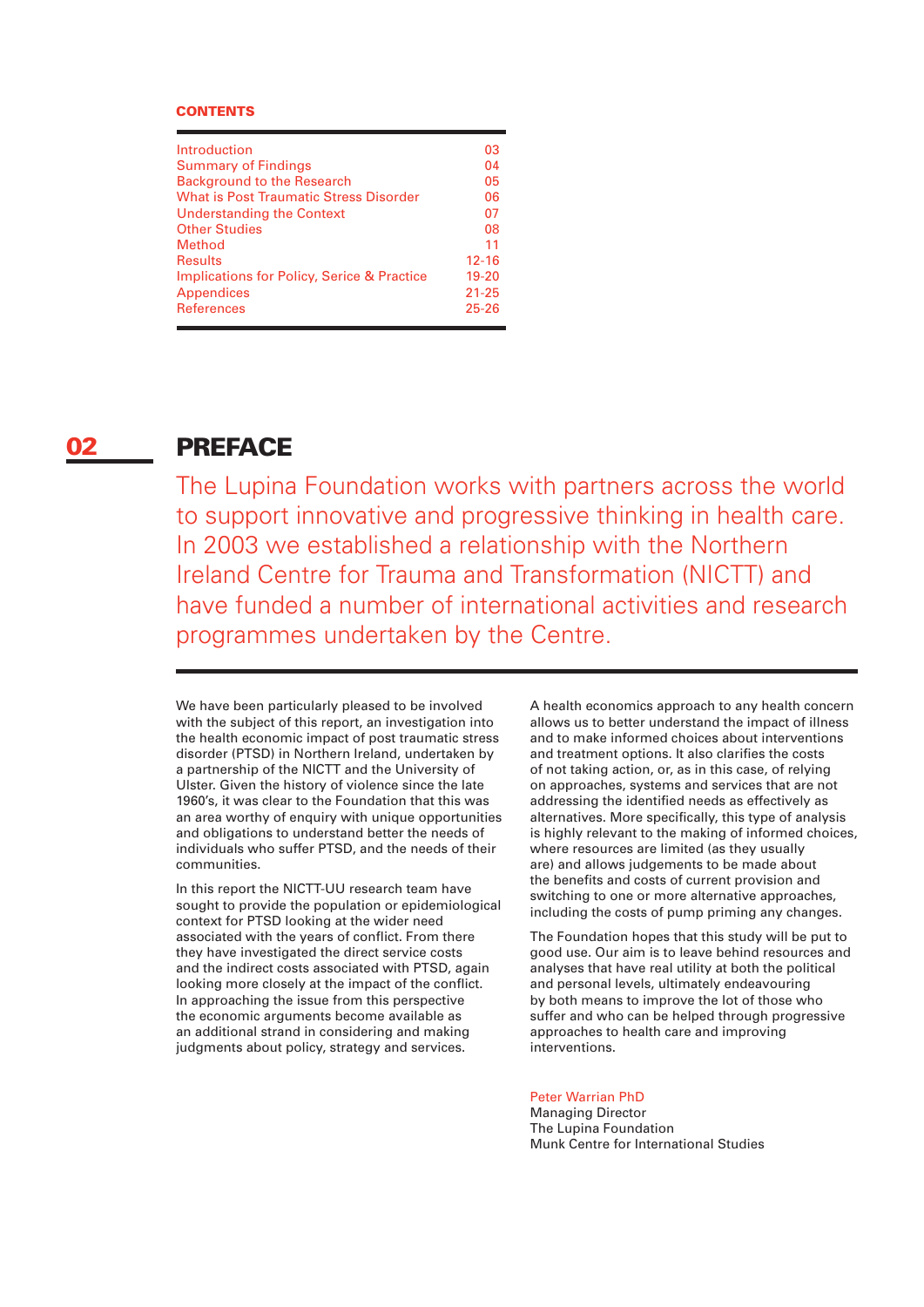## INTRODUCTION

As outlined in a previous report by the research team, Northern Ireland presents a specific case study for the examination of the experience and impact of psychological trauma given its recent history of over 30 years of civil conflict.

03

A body of community studies and other literature on the Northern Ireland conflict point to the substantial mental health impact associated with many years of violence. One of the most striking findings to emerge from the 'Trauma, Health and Conflict' (TH&C) Report (Ferry et al., 2008) was in relation to the elevated rates of post traumatic stress disorder (PTSD) among the Northern Ireland population.

The current Report updates and extends the findings of the TH&C Report, focusing specifically on the societal economic impact of PTSD in Northern Ireland. As far as can be detected by the research team, this report represents the first ever economic cost-of-illness study that focuses exclusively on PTSD. The current Report therefore represents an important contribution to the international literature. Aside from its contribution to the literature, this report aims to increase awareness among policy makers, planners, commissioners, service providers, service users and the wider public of the extent of the public health burden of PTSD among the general population and the associated adverse economic implications.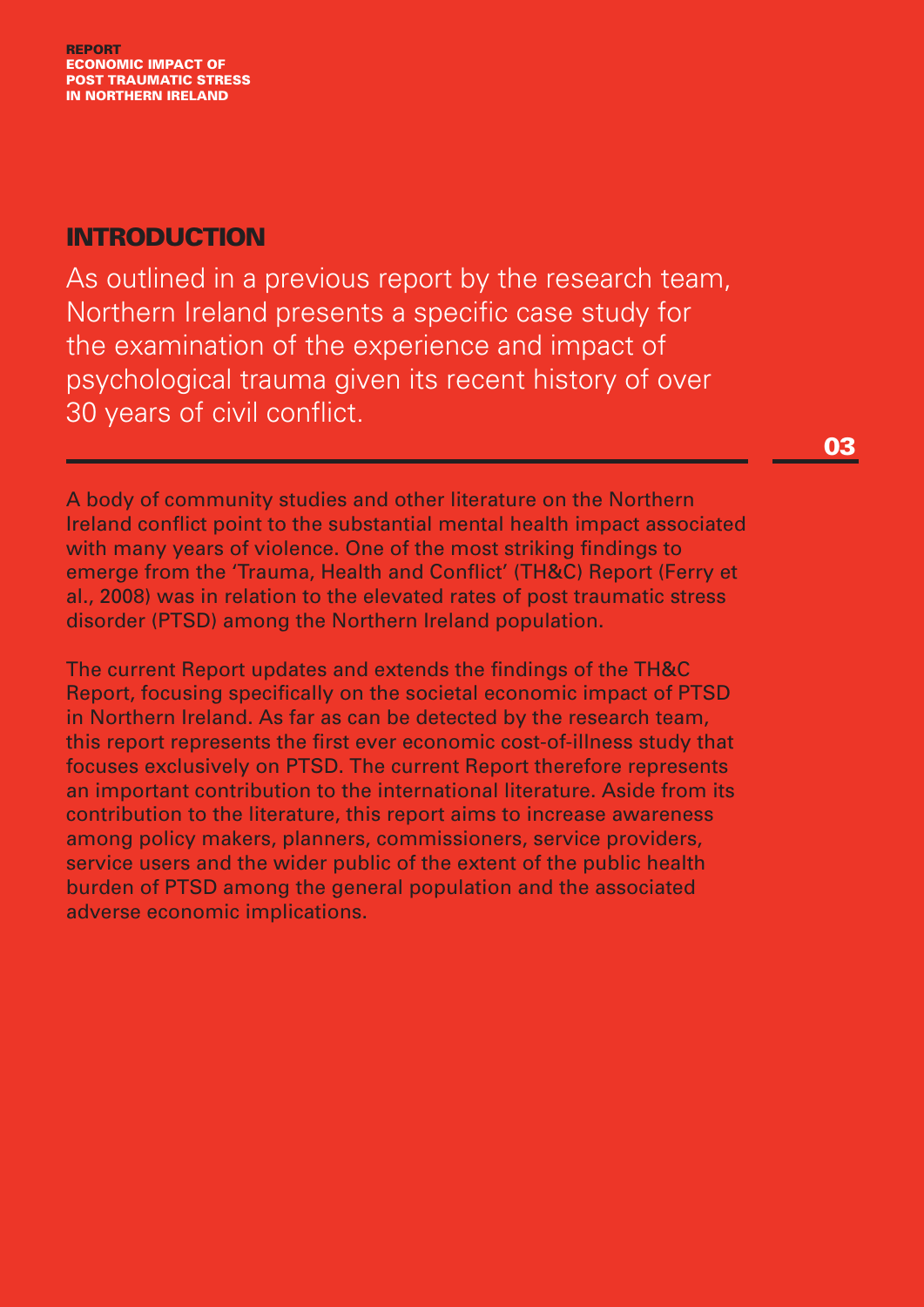

#### SUMMARY OF THE KEY FINDINGS 04

This study investigated the direct service costs (e.g. visits to family doctors and other health services, and prescribed medication) and indirect costs (e.g. costs of lost work productivity) associated with PTSD over a one-year period (2008), and also estimated the impact of the conflict-related PTSD. In addition the study considered the economic value of reduced health related quality of life associated with PTSD. The key findings from the current report are outlined as follows...

#### **The prevalence of psychologically traumatic experiences and PTSD**

- Two thirds of the adult population have experienced one or more traumatic event types during their lifetime.
- It is estimated that 39% of the adult population have had one or more traumatic experiences linked to the conflict.
- The study found that the estimated prevalence of 12-month PTSD in the adult population was 5.1%1 while the estimated lifetime prevalence was  $8.8\%$ <sup>2</sup>.
- Northern Ireland has the highest level of 12-month and lifetime PTSD among all comparable studies undertaken across the world, including in other areas of conflict.
- Based on case-by-case examination, it is estimated that 27% of individuals with 12-month PTSD (approximately 18,000 adults) have PTSD linked to a conflict-related traumatic event.

#### **The economic costs**

- Direct service costs among individuals with PTSD arising from all types of traumatic experiences were estimated to be £33.0 million over 12 months (2008 prices).
- Indirect costs among individuals with PTSD arising from all types of traumatic experiences were estimated to be £139.8 million over 12 months (2008 prices).
- The total estimated costs of resources used and lost among individuals with PTSD (direct and indirect costs) were therefore estimated to be £172.8 million over 12 months (2008 prices).
- Assuming that 27% of 12-month PTSD is linked to conflict-related traumatic events, it is estimated that the total annual costs (2008 prices) among individuals with 12-month PTSD associated with conflict were £46.7 million.
- The economic value of the reduced quality of life or human costs associated with PTSD was also examined. This part of the study concluded that over 12,000 quality adjusted life years (QALYs) were lost among individuals with PTSD in 2008<sup>3</sup>.

- 1. 12-month PTSD describes the percentage of the population who met the criteria for the disorder in the previous 12 months.
- 2. Lifetime PTSD describes the percentage of the population who met the criteria for PTSD at any point in their life.
- 3. A Quality Adjusted Life Year is an index ranging from 0-1, which weights a given year by the health–related quality of life of an individual for that year.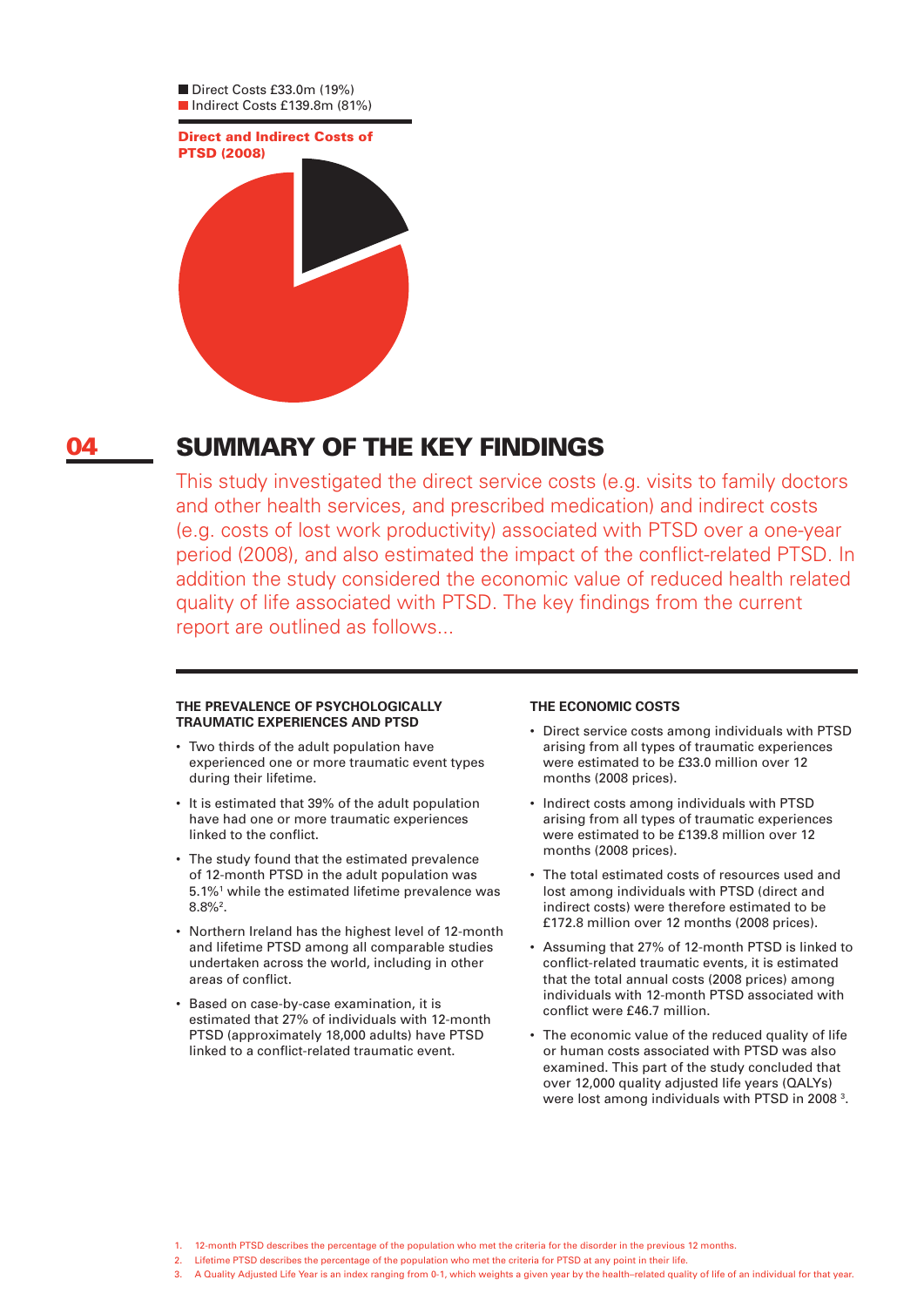#### report ECONOMIC IMPACT of post traumatic stress in northern ireland

## BACKGROUND TO THE RESEARCH

This research has been undertaken by a partnership of the Northern Ireland Centre for Trauma & Transformation (NICTT) and the Bamford Centre of Mental Health and Wellbeing, University of Ulster (UU) with funding from the Lupina Foundation of Canada. The study is based primarily on secondary analysis of data from the Northern Ireland Study of Health and Stress (NISHS) which is the largest representative population study of mental health in Northern Ireland.

The NISHS is the first epidemiological study of mental health in Northern Ireland based on validated diagnostic criteria. The study is part of the World Mental Health (WMH) Survey Initiative, a series of standardised population (epidemiological) surveys of mental health, substance use, and behavioural disorders in over 30 countries throughout the world, coordinated and supervised by the Harvard Medical School (Kessler and Üstün, 2008a).

These studies allow the identification of individuals who met the criteria for a range of mental disorders according to the Diagnostic and Statistical Manual of Mental Disorders (DSM-IV) (American Psychiatric Association (APA), 1994). The NISHS, along with all other WMH studies also sought information on socio-demographic characteristics, use of health and related services, and medication and quality of life. A more detailed description of this study can be found in Appendix 2.

Based on a analysis of data from the NISHS, the NICTT-UU research partnership have previously provided the first representative estimates of the prevalence of traumatic experiences, PTSD and other mental health disorders associated with trauma among the Northern Ireland adult population (Ferry et al., 2008; Bunting et al., in press). These estimates reveal that PTSD and other disorders associated with trauma represent a significant public health burden in Northern Ireland. This burden of trauma and related disorders has major economic implications for individuals, families, the health service, employers, government and the wider community.

This particular study extends the previous analysis by estimating the economic burden of post traumatic stress disorder in Northern Ireland over a one-year period (i.e. 2008).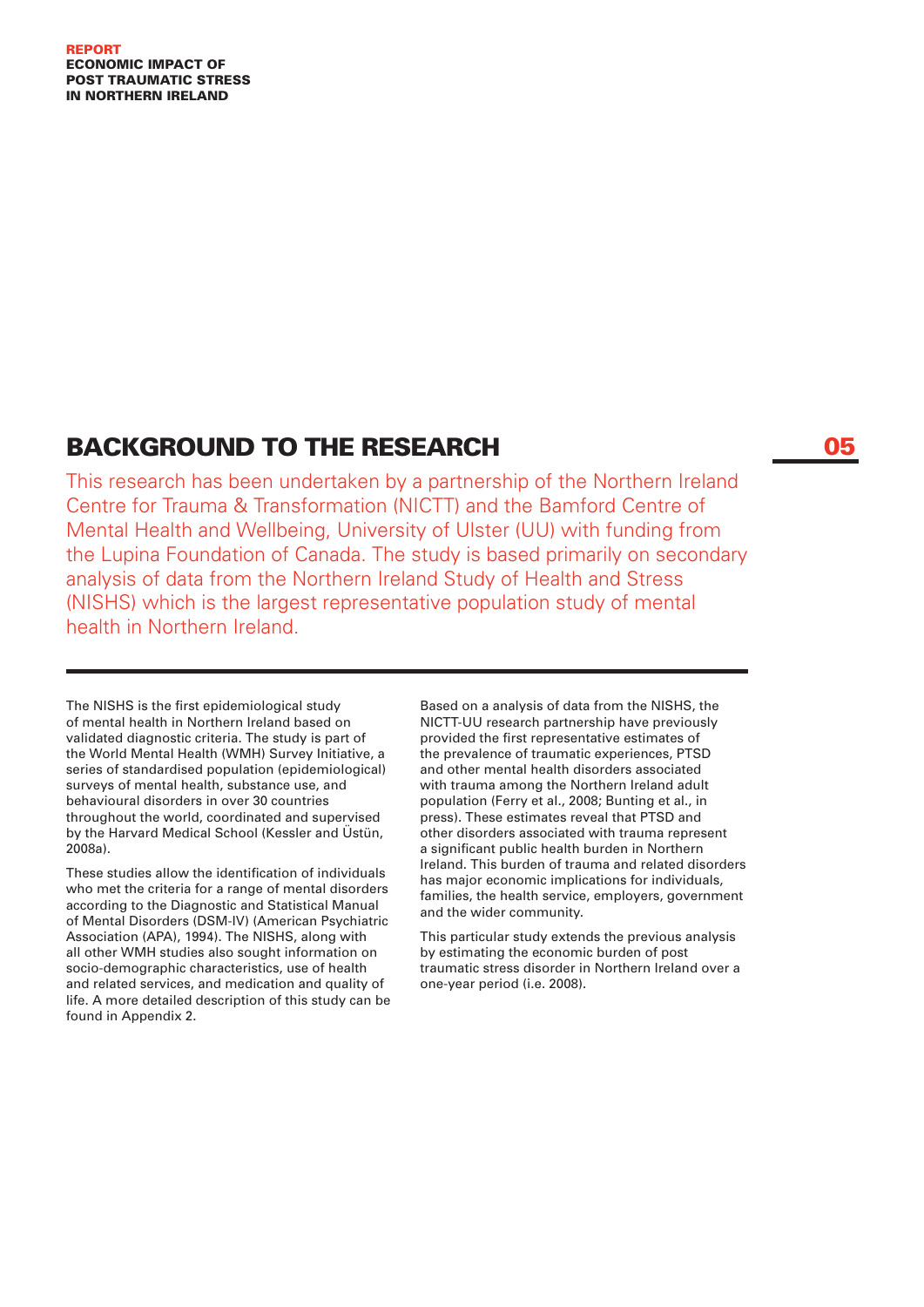#### WHAT IS POST TRAUMATIC STRESS DISORDER? 06

While a range of mental health disorders may develop as a consequence of exposure to traumatic events, PTSD is unique in that it is the only mental health disorder that must be preceded and directly linked to a traumatic stressor, i.e. for diagnostic purposes. The disorder describes a range of psychological and physical problems that can sometimes follow particular threatening or distressing events and was first classified as a disorder in 1980 (APA, 1980) under the umbrella of anxiety disorders.

Results in the current report are based on PTSD estimates according to the updated DSM-IV criteria (APA, 1994), which is outlined in detail in Appendix 1.

The current diagnostic criteria for PTSD stipulate that the individual must have experienced a traumatic event which involved actual or threatened death or serious injury, or a threat to the physical integrity of oneself or others. In addition the individual's immediate response must be characterised by intense fear, helplessness or horror. PTSD is characterised by three clusters of commonly observed symptoms or reactions that develop subsequent to this experience, namely:

- 1. Re-experiencing of the event such as nightmares or flashbacks;
- 2. Avoidance of things that remind the person of the event and numbing of emotions and responsiveness;
- 3. Hyper-vigilance symptoms such as jumpiness, irritability and sleep disturbance.

Following the first classification of PTSD in 1980, a body of research and related literature emerged in the area of trauma and trauma-related disorders and needs. Of particular interest are the population or epidemiological studies of trauma and PTSD.

Evidence from these studies has demonstrated that the experience of traumatic events is common, with two-thirds of the general population having experienced at least one significant traumatic event during their lifetime (Galea et al., 2005).

Estimates of the prevalence of 12-month PTSD among the general population range from 0.5% (Levinson et al., 2007) to 3.6% (Kessler et al., 2005) while estimates of the prevalence of lifetime PTSD range from 1.0% (Helzer et al., 1987) to 6.8% (Kessler et al., 2005).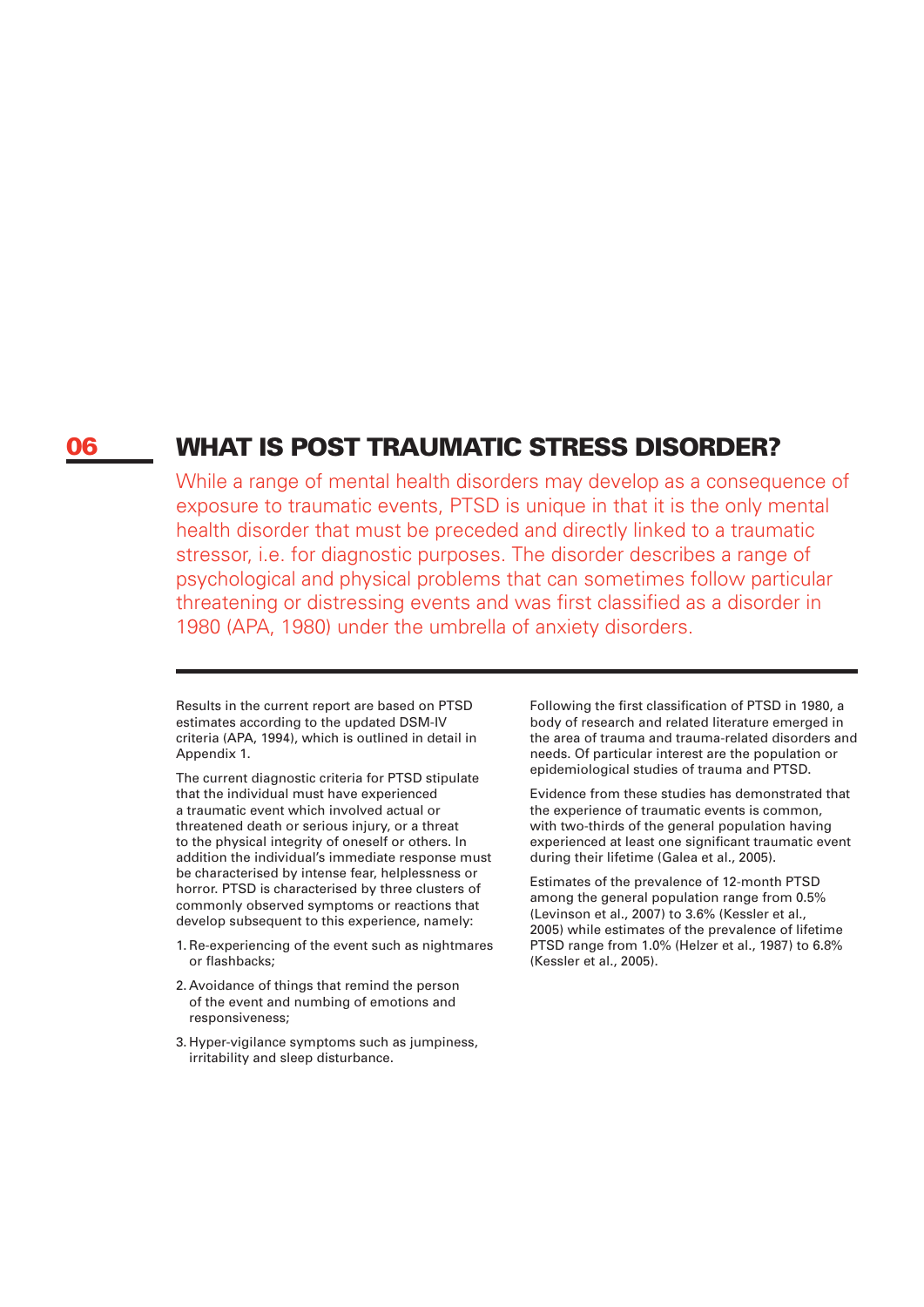## UNderstanding the context

This current study is the latest in a series of research projects undertaken by the UU and NICTT partnership which have focused on the experience and impact of psychological trauma in Northern Ireland. The health economic costs presented within the report extends previous analyses on trauma and PTSD and associated disorders reported in 'Trauma, Health and Conflict' (2008) and other related publications (Bunting et al., in press). Collective consideration of sources provides an insight into the extent of the burden of traumatic experiences and PTSD as well as the mental health needs associated with PTSD and associated disorders.

07

#### In summary:

- It is estimated that 61% of the Northern Ireland adult population have experienced a traumatic event at some point in their lifetime.
- An estimated 39% of the Northern Ireland adult population have had one or more traumatic experiences linked to the conflict. This represents a distinctive and very significant stressor on individuals, families and communities.
- It is estimated that 5.1% of the adult population (approximately 68,000 adults) are estimated to have had PTSD in the previous 12-months. An estimated 27% of this 12-month PTSD figure (approximately 18,000 adults) was linked to conflict-related traumatic events.
- An estimated 8.8% (approximately 118,000) of adults have had PTSD at some point in their life. It is estimated that 29% of this lifetime PTSD figure was associated with conflict-related traumatic events.
- Findings from the 'Trauma, Health and Conflict' Report (2008) show that individuals who met the criteria for PTSD were more likely to have a range of other mental health disorders and also a range of chronic physical conditions.
- Of those who met the criteria for PTSD only 61% ever sought help for their PTSD symptoms. Of this group only 59% received services that they considered to be 'helpful or effective'. (In short, just 36% of people who met the criteria for PTSD said they got help they considered to be 'helpful or effective').
- Additionally, the NISHS revealed that whereas people with depression and other mood disorders on average seek help within 12 months of the onset of their symptoms, people with anxiety disorders (of which PTSD is an example) wait an average of 22 years following the onset of symptoms before seeking help

This series of figures provides a strong rationale for the examination of the economic consequences of psychological trauma and PTSD. The elevated rates of PTSD among the Northern Ireland population and the association between PTSD and other disorders represent a substantial public health issue.

Furthermore, given evidence of low levels of help seeking and lengthy delays, it is clear there are substantial levels of unmet need, which on the face of it probably have major economic implications for individuals, families, employers and wider society due to lost productivity and reduced quality of life. The current study seeks to cast more light on the scale of these costs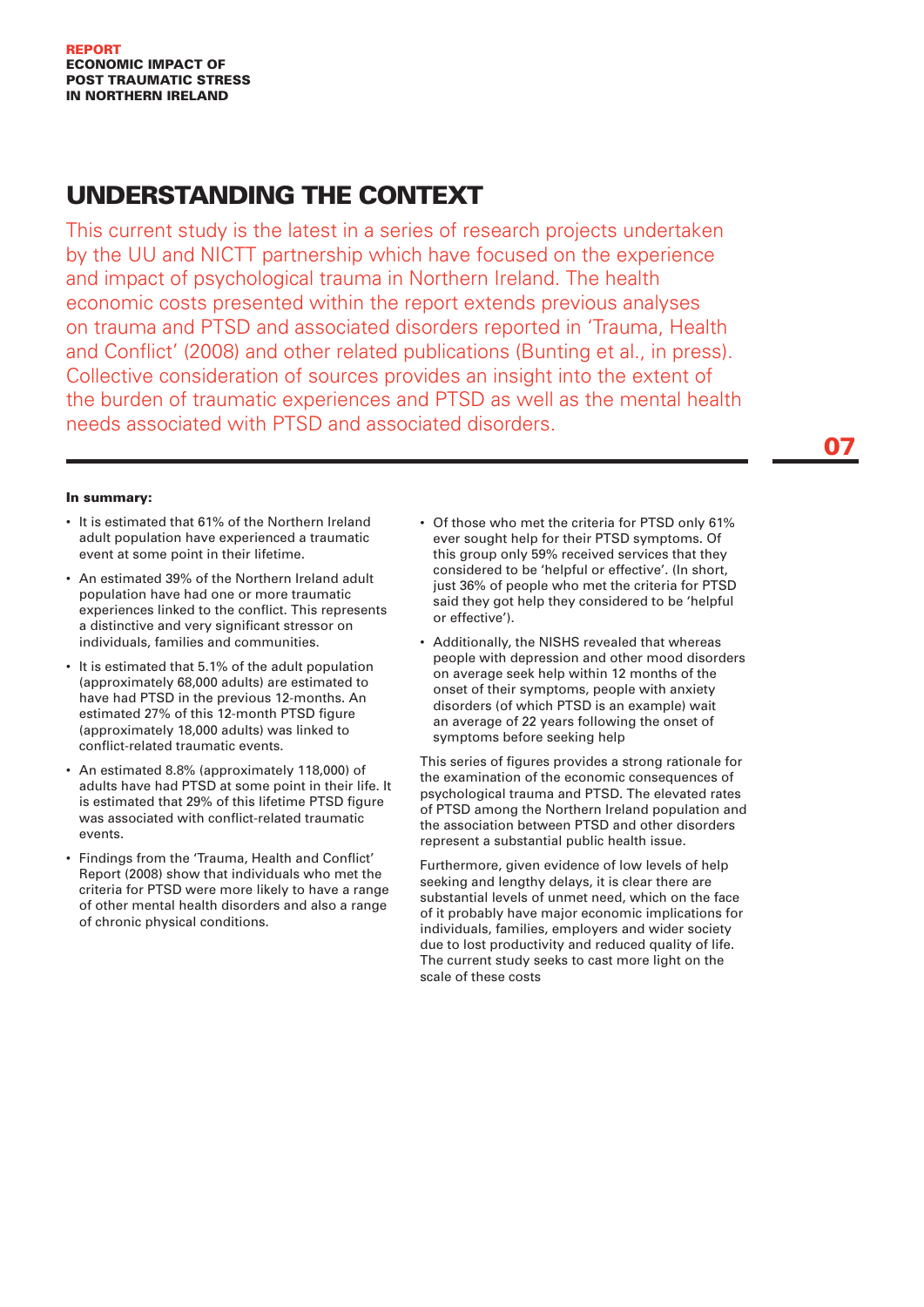## 08 WHAT OTHER STUDIES HAVE FOUND ABOUT THE COST OF TRAUMATIC EXPERIENCES AND PTSD?

Besides the number of individuals directly affected, mental health disorders have substantial economic implications for individuals and for the population and its institutions and services (McCrone et al., 2008; Greenberg et al., 2003; Thomas and Morris; 2003).

First, mental health disorders require treatment and medication and therefore are associated with specific healthcare costs. Second, given the debilitating nature of mental health disorders, individuals are often unable to carry out their normal daily activities at home or in the work place, which invariably results in economic consequences for individuals, families, employers and government (Almond and Healy 2003; Kessler and Frank, 1997).

Finally, and inextricably linked with the previous point, mental health disorders are associated with significant reductions in health related quality of life, with individuals enduring in some cases longterm pain and suffering associated with their illness (Linzer et al., 1996; Spitzer et al., 1995), to which we might add the impact on families and carers.

In recent years there has been an increasing body of research into the economic impact of mental health disorders. The majority of studies in this area have however focused on depression, broad categories of anxiety disorders or mental illness in general (McCrone et al., 2008; London School of Economics and Political Science, 2006; The Northern Ireland Association for Mental Health, 2004; Thomas and Morris, 2003; Rice and Miller, 1995; Stoudemeire et al., 1986).

In 2003 McCrone and colleagues however noted that there had been no health economic cost-ofillness studies specifically focusing on the economic impact of PTSD on the general population. The literature review for this study confirms that since 2003 no such studies have been published nor have there been any studies published on the economic burden of other trauma related disorders.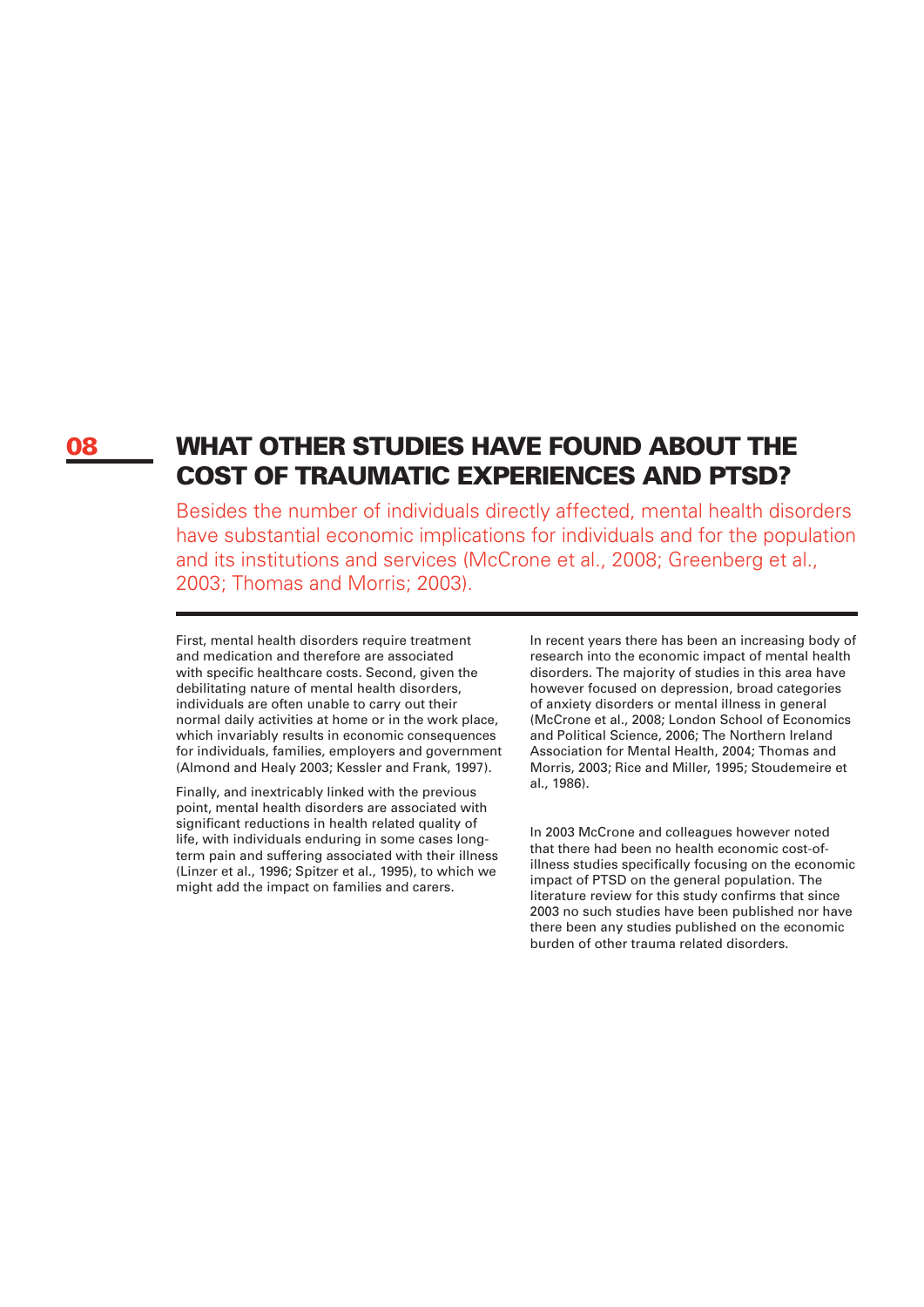report ECONOMIC IMPACT of post traumatic stress in northern ireland

## Northern ELAND HAS THE highest level of **12-MONTH AND** lifetime ptsd in **ATION** in comparable ES ACROSS THE WORLD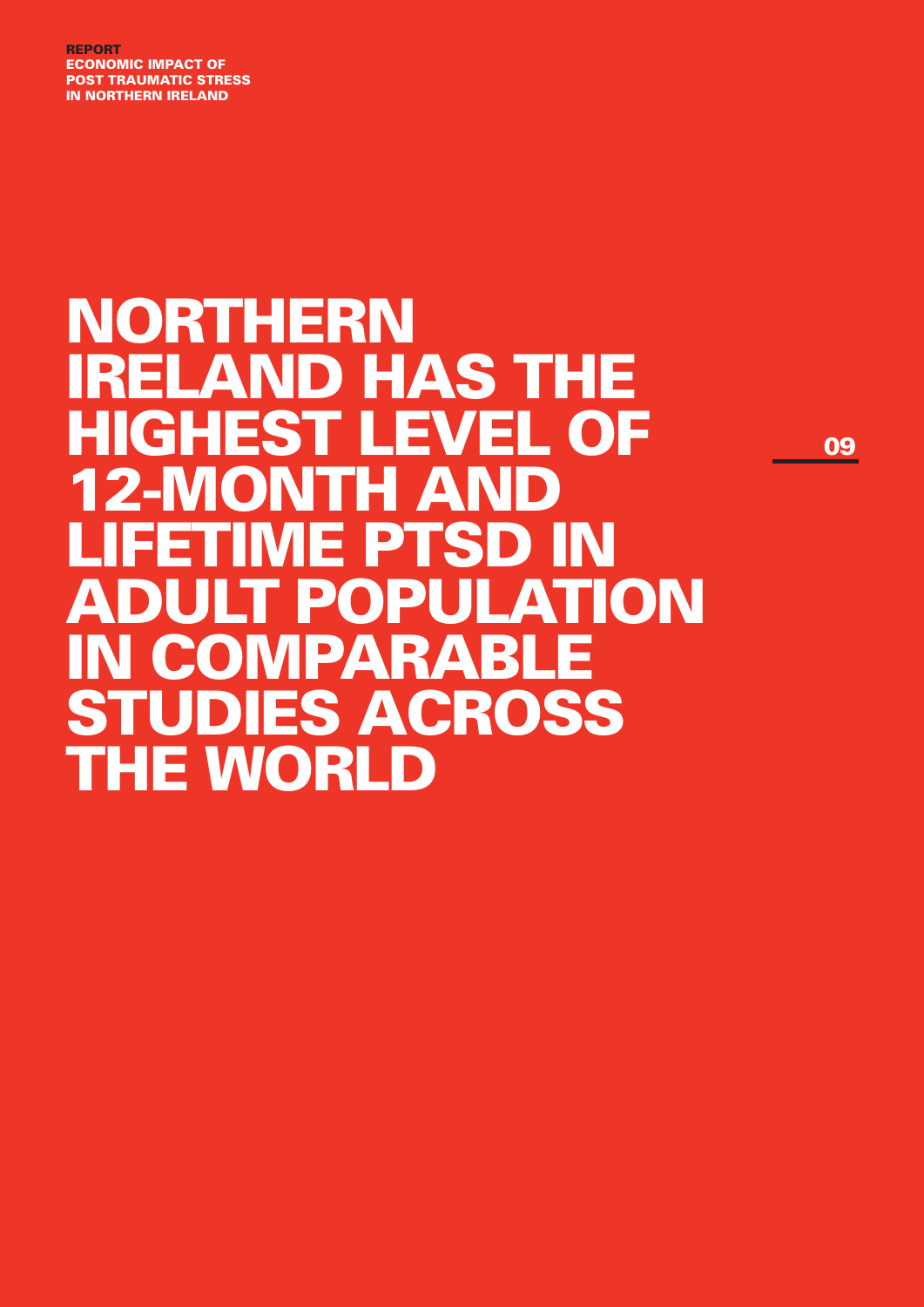### 10

**THE ESTIMATED PREVALENCE OF** 12-MONTH PTSD IN THE ADULT population was 5.1% WHILE THE ESTIMATED LIFETIME **PREVALENCE** was 8.8%

**IT IS ESTIMATED** that 27% of **INDIVIDUALS** WITH 12-MONTH PT SD have PT SD LINKED TO A CONFLICT-RELATED **TRAUMATIC EVENT**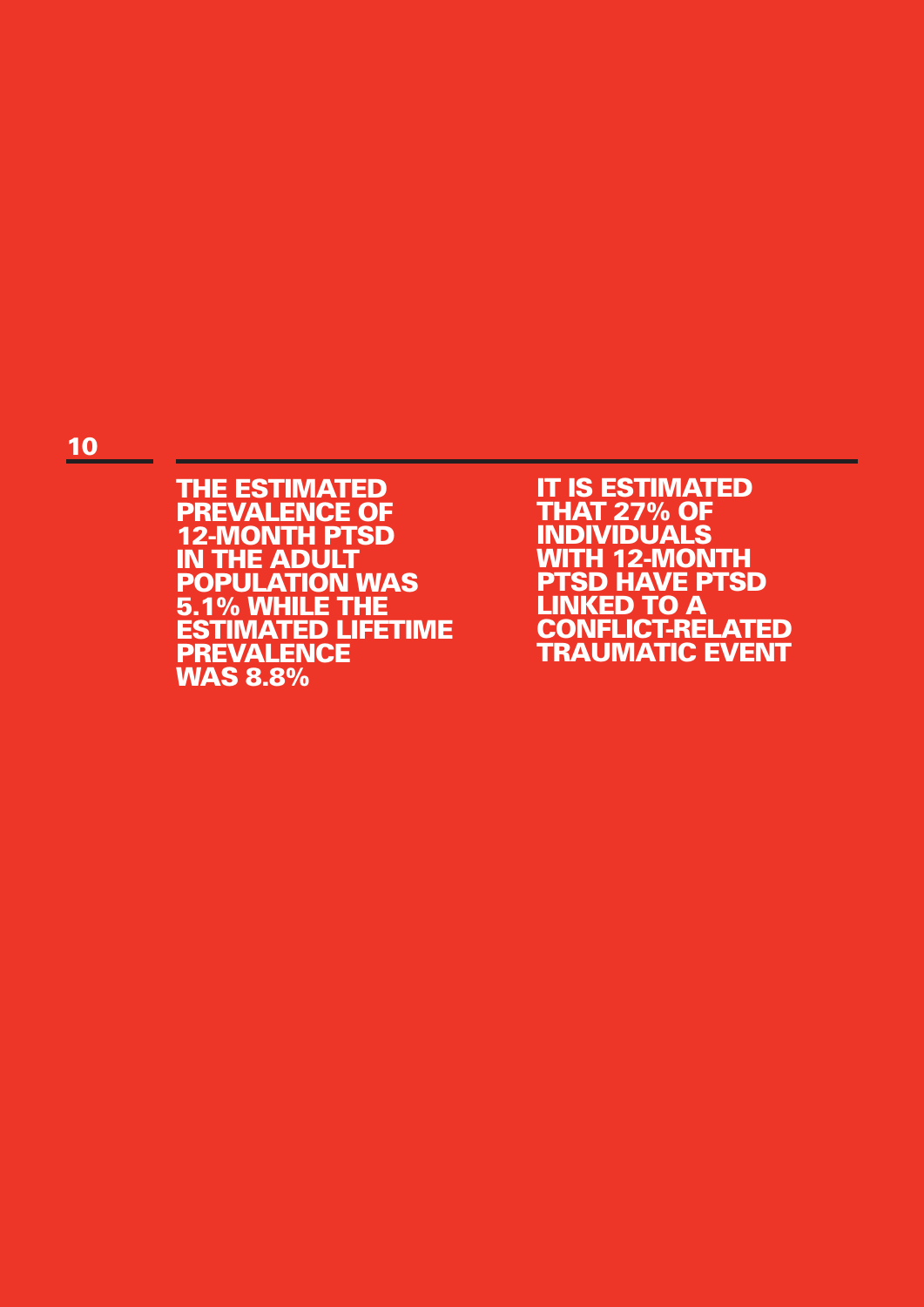## **METHOD**

#### Overall study approach

The current study adopts a similar methodology to a previous study by Thomas and Morris (2003) in their estimation of the economic cost of depression in England, which represents a standardised approach to cost-of-illness analysis widely used in similar research.

 A 'prevalence-based' approach was used to estimate the total direct and indirect costs among adults with PTSD in Northern Ireland within a oneyear period. Specifically this cost-of-illness study estimates the economic burden among all prevalent cases of PTSD in Northern Ireland in 2008 given the available data.

The main body of this report considers two broad cost categories, namely 'direct' and 'indirect' economic costs. Direct costs incorporate the cost of visits to service providers and the cost of medication among the sub-group of individuals who met the criteria for 12-month PTSD. Indirect costs capture the cost of reduced productivity associated with incapacity days among this subgroup and also the cost of 'presenteeism ' or reduced productivity while at work4 .

Aside from these two major cost categories, the human costs associated with PTSD are also considered in Appendix 3. Human costs represent the burden of reduced health related quality of life among individuals with PTSD. While this additional category does not refer to resources used or lost or indeed money in real terms, an attempt has been made to capture the estimated economic value of reduced health related quality of life.

Where appropriate, average cost estimates (from the NISHS) were combined with PTSD prevalence rates and adult population figures to obtain an estimate of the overall cost among the Northern Ireland population.

#### **DATA SOURCES**

Information and data from a variety of sources were utilised and merged to produce economic cost estimates. A detailed description of these data sources can be found in Appendix 2. The current study is based largely on analysis of the NISHS. The NISHS data was used to obtain estimates of the prevalence (or epidemiology) of 12-month PTSD among the general adult population.

This dataset also contained detailed information on units of service use, units of medication, work performance, rates of employment and reduced quality of life (measured in lost Quality Adjusted Life Years (QALYs)) among individuals with 12-month PTSD. The number of working days lost as a result of PTSD and other acute stress disorders was obtained from the Analytical Services Unit, Department for Social Development Northern Ireland (DSDNI, 2008). The relevant unit costs of service visits were derived from the Personal Social Services Research Unit (Curtis, 2008).

Medication costs were taken from Prescription Cost Analysis data provided by the Health & Social Care Board (HSC) Business Services Organisation (HSCNI, 2008). Gender and age specific wage rates were derived from the Annual Survey of Hours and Earnings (ASHE) conducted by the Department of Enterprise, Trade and Investment (DETNI, 2008). Finally, similar to previous studies, the cost of a QALY was assumed to be the costeffectiveness threshold for economic evaluations, as recommended by the National Institute of Clinical Excellence (Appleby et al., 2007). Northern Ireland mid-year adult population estimates were obtained from the Northern Ireland Statistics and Research Agency (NISRA, 2010).

A more detailed overview of the data sources and methods of analysis used to produce this report is provided in Appendix 2.

#### How was PTSD assessed in the study?

Estimates of the 12-month and lifetime prevalence of PTSD among the adult population of Northern Ireland were obtained from analysis of data from the NISHS. The survey instrument used to elicit information from NISHS participants included a detailed 'PTSD' section. At the beginning of this section, participants were presented with 29 types of traumatic events and asked whether they had experienced them during their lifetime.

If an individual endorsed a specific traumatic event, they were subsequently asked more detailed questions about the event including the age at which they first experienced this event. Individuals were also asked further questions about re-experiencing, avoidance and hyper-vigilance symptoms associated with a 'random event' and 'worst event' among those event types that participants endorsed. Responses to questions within this PTSD section were then processed using statistical algorithms or codes which identified those individuals that met the criteria for 12-month and lifetime DSM-IV PTSD.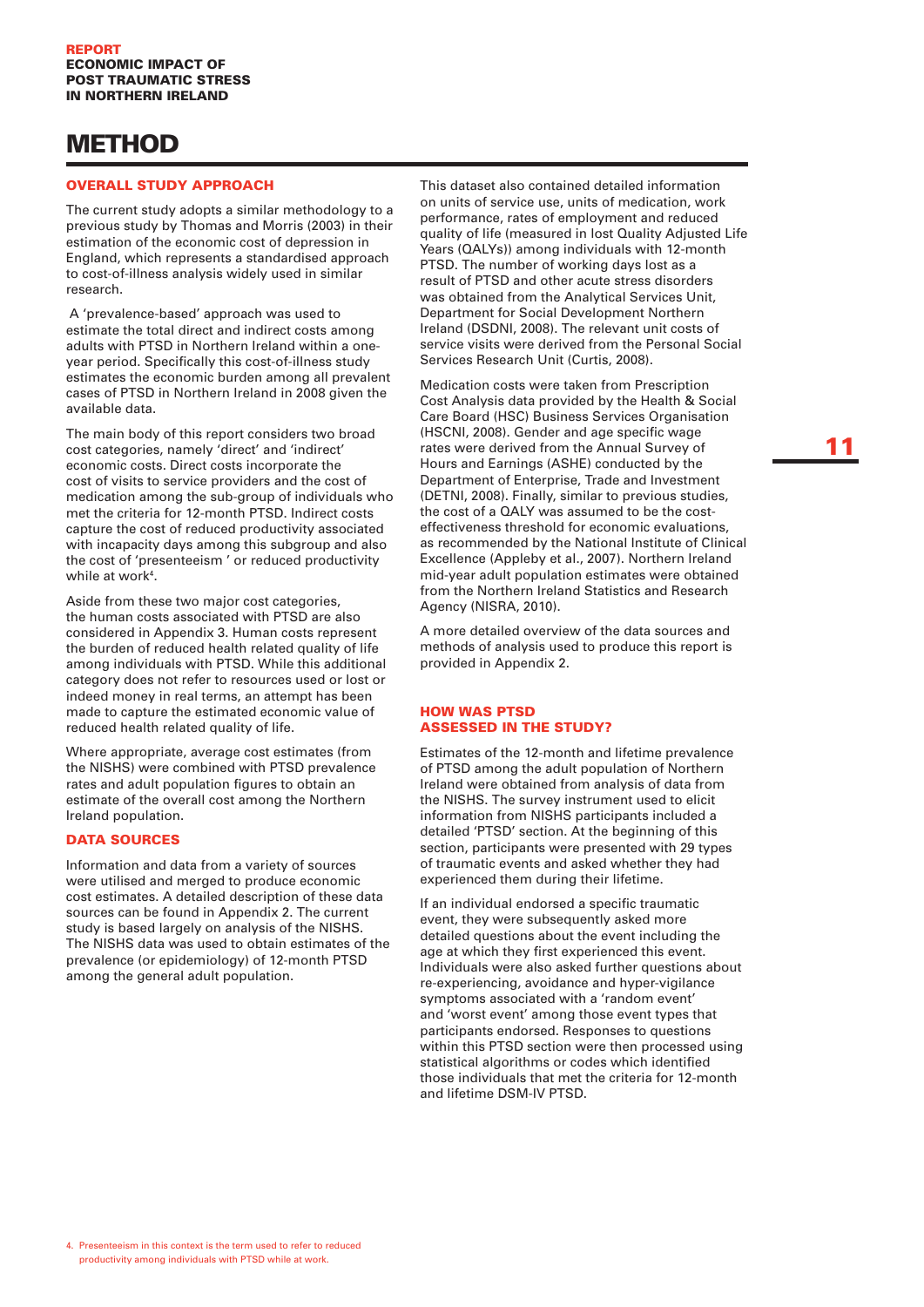## RESULTS

#### Experience of traumatic events among adults in Northern Ireland

Overall 60.6% of the NISHS sample experienced at least one type of traumatic event during their lifetime. Combining this estimate with Northern Ireland's adult population for 2008 suggests that approximately 813,000 adults have experienced a traumatic event during their lifetime. This figure largely coincides with the estimate from international studies that two thirds of the general population will experience a traumatic event during their lifetime (Galea et al., 2005). Males were significantly more likely to have experienced a traumatic event than females.

#### Table 1:

#### Lifetime experience of traumatic events

| Lifetime experience of any traumatic event  % |      |  |
|-----------------------------------------------|------|--|
| Overall Sample*                               | 60.6 |  |
| <b>Males</b>                                  | 64.8 |  |
| <b>Females</b>                                | 56.9 |  |

\*X2 test indicates significant gender differences at the 5% level of significance<sup>5</sup>.

#### The prevalence of PTSD among adults in Northern Ireland

Analysis of data from the NISHS suggests 5.1% of the adult population met the criteria for PTSD in the last 12 months while 8.8% met the criteria at some point in their life (lifetime PTSD). If we combine these prevalence rates with Northern Ireland population figures, we can conclude that approximately 118,000 adults met the criteria for PTSD at some point in their lifetime. The 12-month figure, which represents the best estimate of current levels of PTSD among the population, suggests that approximately 68,000 individuals met the criteria for PTSD in the previous 12 months.

In contrast to findings in relation to the experience of traumatic events, females were significantly more likely than males to meet the criteria for lifetime and 12-month PTSD. Case-by-case analysis of the sub-group of individuals who met the criteria for PTSD in terms of the qualifying event (i.e. the event linked to PTSD) reveals that approximately 29% of lifetime PTSD was associated with conflict-related traumatic events, representing an estimated 34,000 individuals. An estimated 27% of 12-month PTSD was associated with conflict-related traumatic events, which corresponds to approximately 18,000 individuals.

#### Table 2:

#### Prevalence of post traumatic stress disorder among the Northern Ireland population

|                | Total % |     | Males Females |
|----------------|---------|-----|---------------|
| 12-month PTSD* | 51      | 4 N | հ 1           |
| Lifetime PTSD* | 88      | 64  | 11 O          |

\*X2 test indicates significant gender differences at the 5% level<sup>5</sup>.

Figure 1 compares the 12-month rates of PTSD in Northern Ireland with rates from a selection of other WMH countries that have produced estimates. At 5.1%, the 12-month prevalence of PTSD in Northern Ireland is higher than estimates from all other WMH Survey Initiative countries including countries with a recent history of civil conflict.

The same is also true with respect to lifetime prevalence figures, with Northern Ireland again having the highest rates across all countries (Alonso et al., 2004; Kessler et al, 2005; Oakley-Browne et al., 2006; Herman et al., 2008; Levinson et al., 2008; Karam et al., 2008, Medina-Mora et al., 2008).



#### Figure 1: The 12-month prevalence of PTSD in selected WMH Survey Initiative countries

ESEMeD is a collaboration of six western European countries: Belgium, France, German, Italy, Spain and the Netherlands.

5. A chi-squared or  $X<sup>2</sup>$  test is a statistical test which examines if differences (in exposure to trauma for example) between two groups are likely to occur by chance.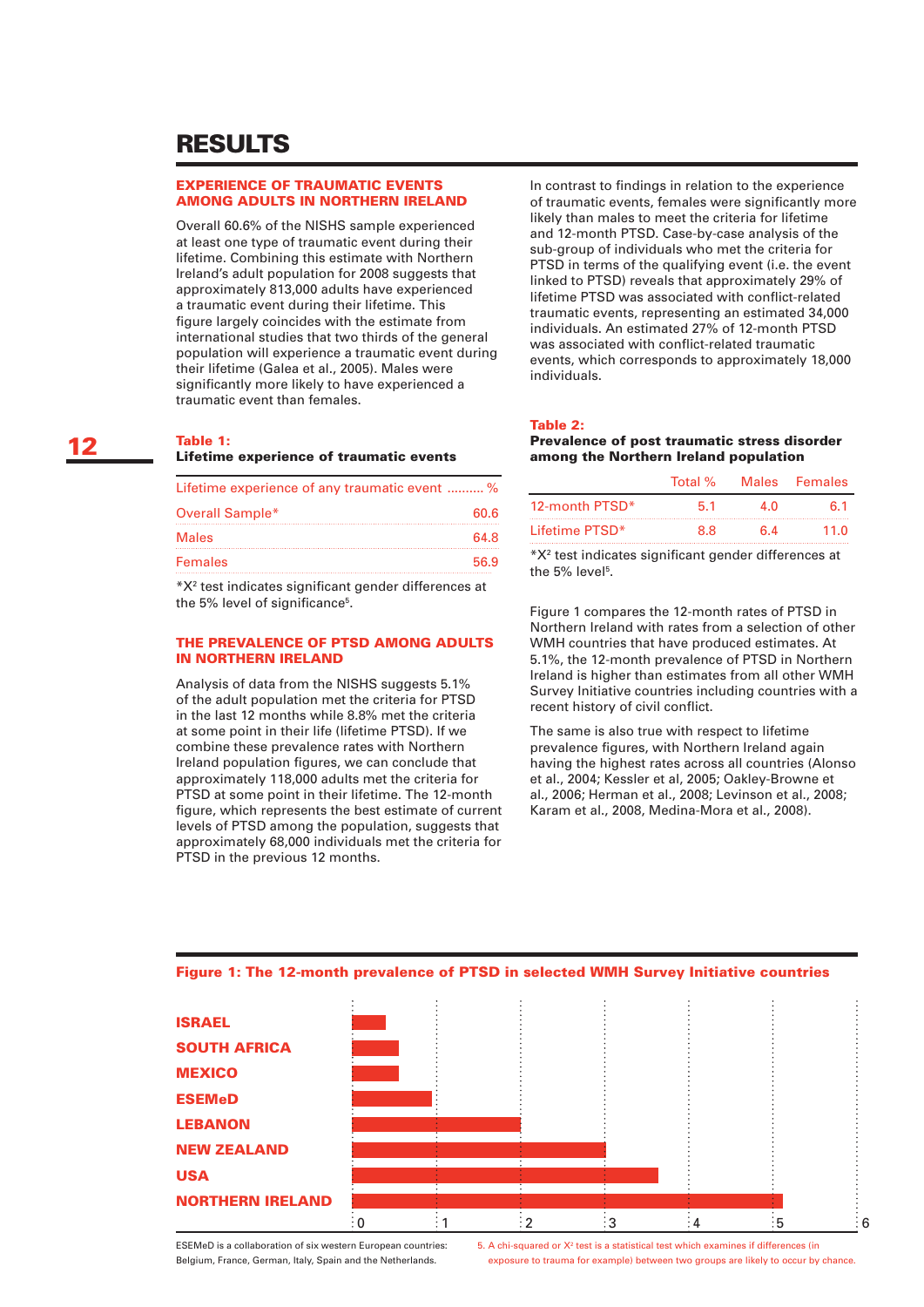## RESULTS

#### The economic cost of PTSD in 2008

As described previously, estimates of mental health disorders provide a valuable insight into the level of need within a given population. An evaluation of the extent of the social and economic burden posed by these estimates however offers a more in-depth evidence base to inform the planning, provision, targeting and allocation of appropriate services. The subsequent series of results presents findings from an economic cost-of-illness study, focusing on individuals who met the criteria for PTSD in the 12 months previous to the interview. Given that NISHS data collection was completed in 2008, these costs are estimated based on 2008 prices or unit costs.

DIRECT COSTS

#### **SERVICE VISITS**

In cost-of-illness studies, direct costs incorporate costs under two sub-categories: the cost of service visits or treatment associated with a particular illness or disorder and also the cost of medication taken by individuals with this disorder. In the service use section of the NISHS interview, participants were asked about their visits to various treatment providers in the previous 12 months for problems with their 'emotions, nerves or mental health'. Table 3 summarises the costs of service visits in 2008 among individuals with PTSD. Using PTSD prevalence information and total adult population data, an estimate was then made of the total number of visits to each service provider among individuals with PTSD.

#### Abbreviations : MH = Mental Health / HS = Health Service

Hospital 30% **Psychiatrist 19%** GP / Family Doctor 23% **Psychologist 3%** 

Social Worker (MH) 2% Social Worker (HS) 1% Counsellor (MH) 6% Counsellor (HS) 12%

For example, the most frequently visited service provider was the GP or family doctor with over 118,000 visits from individuals with PTSD in 2008. An estimate of the total cost of visits to a range of providers was then estimated by multiplying the total number of visits by the relevant unit cost using PSSRU information. Hospital stays (given their relatively higher unit cost) represent the highest cost among individuals with PTSD followed by GP visits and psychiatrist visits. The total estimated costs of service visits among this cohort were just over £27.3 million.

#### Figure 2:

### Proportional breakdown of total service visit costs (£27.3 million) among individuals  $\qquad \qquad \qquad$  13



Other (MH) 2% **Other Health Prof 1%** Healer 1%

#### Table 3:

Cost of service visits among individuals with

| <b>PTSD in 2008</b>              | <b>Total visits among</b> |               | הוכשט ומוטו<br>among |
|----------------------------------|---------------------------|---------------|----------------------|
|                                  | individuals with PTSD     | Unit cost     | individuals with     |
| Service provider                 | in NI                     | in 2008 $(f)$ | PTSD (£)             |
| Hospital stay                    | 37,458                    | 219           | 8,203,409            |
| Psychiatrist                     | 16,735                    | 316           | 5,288,240            |
| GP/family doctor                 | 118,341                   | 52            | 6,153,707            |
| Psychologist                     | 10,415                    | 72            | 749,893              |
| Social worker (mental health)    | 7.125                     | 89            | 634,096              |
| Social worker (health service)   | 2,691                     | 138           | 371,412              |
| Counsellor (mental health)       | 37,602                    | 40            | 1,504,093            |
| Counsellor (health service)      | 79,027                    | 40            | 3,161,071            |
| Other mental health professional | 10,627                    | 57            | 605,751              |
| Other health professional        | 8,999                     | 42            | 337,451              |
| Healer                           | 7.335                     | 37.5          | 308,061              |

Total costs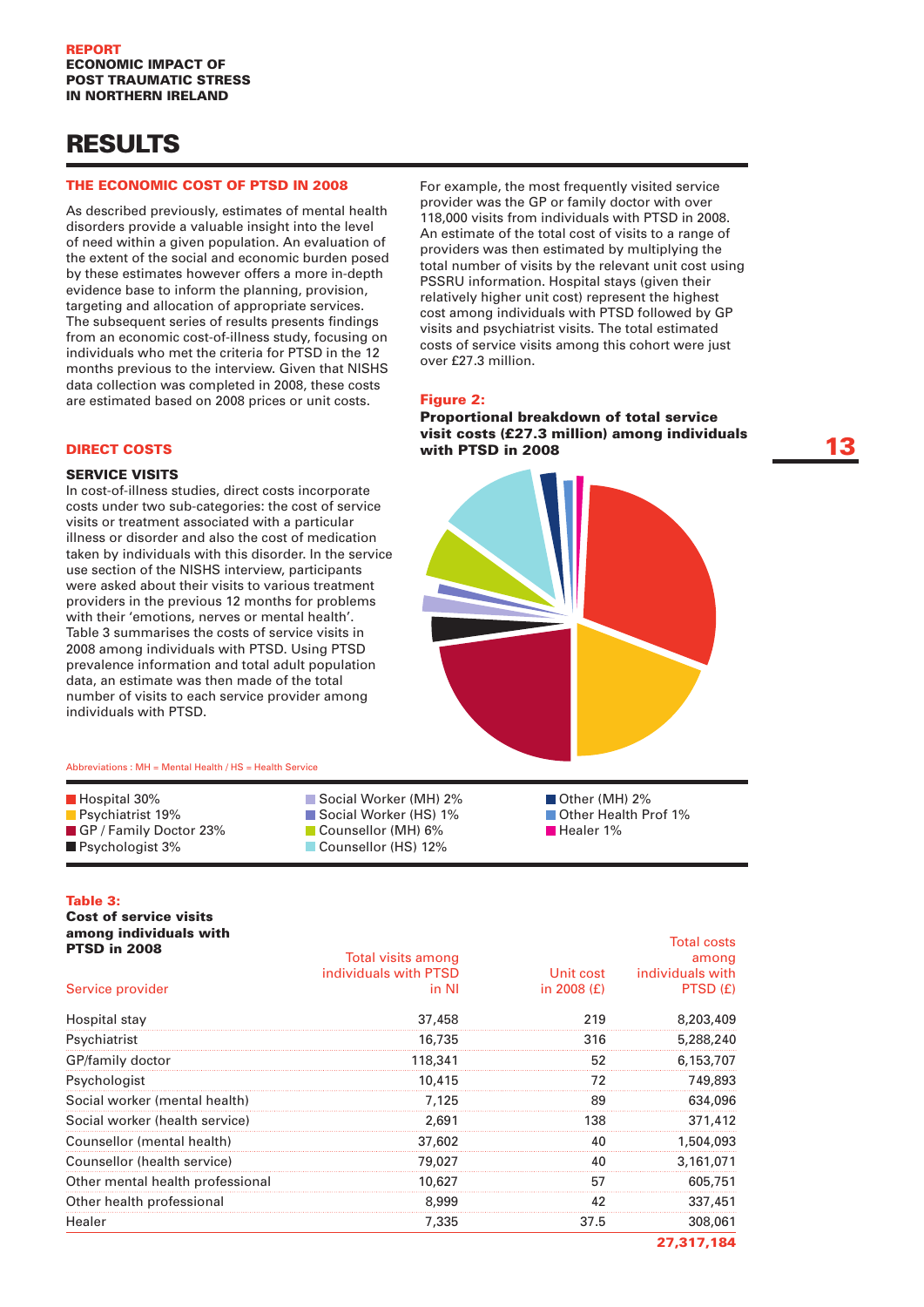#### **MEDICATION**

The second sub-category of direct costs is the cost associated with medication. Table 4 provides estimates of the costs of medication among individuals who met the criteria for PTSD in the previous 12 months. These costs are presented according to British National Formulary (BNF) categorisation of medication types<sup>6</sup>. The cost estimates provided in Table 4 represent an aggregation of these individual costs according to their relevant BNF category. The total cost of medication among individuals with PTSD in 2008 was estimated to be over £5.7 million. Considering both service use and medication costs, it is estimated that the total direct cost associated with individuals who met the criteria for PTSD was almost £33 million. Service visit costs accounted for 83% of total direct cost while medication accounted for 17%.

#### Table 4: Costs of medication among individuals with PTSD in 2008

| Medication category <sup>7</sup>                 | Total costs among individuals with PTSD in 2008 (£) |
|--------------------------------------------------|-----------------------------------------------------|
| Hypnotics and anxiolytics                        |                                                     |
| Drugs used in psychoses and related disorders    | 958.52                                              |
| Anti-depressant drugs                            | 3.214.504                                           |
| Central nervous system stimulants                |                                                     |
| Drugs used in nausea and vertigo                 | 199                                                 |
| Anti-epileptics                                  |                                                     |
| Drugs used in Parkinsonism and related disorders |                                                     |
|                                                  |                                                     |

#### Figure 3:

Proportional breakdown of total medication cost (£5.7 million) among individuals with PTSD in 2008

**Hypnotics & Anxiolytics (16%) Drugs used in Psychoses & Related Disorders (17%)** Anti-depressants (57%) **Drugs used in Vertigo & Nausea (0%)** Anti-epileptics (8%) Central Nervous System Drugs (1%) **Drugs used in Parkinsonism & related disorders (1%)** 

#### Indirect costs

#### Lost productivity from incapacity days

The second major cost category to be considered in estimating the economic burden associated with a disorder is indirect costs, namely the cost of lost productivity. As outlined in the methods section (Appendix 2), this was estimated by combining information on incapacity benefits relating to days lost due to PTSD and other acute stress rections with age and gender specific wage rate information.

Data from the Department for Social Development suggests that 6278 individuals were in receipt of Incapacity Benefit as a result of PTSD or acute stress reactions (an early response sometimes experienced after traumatic events). Table 5 summarises estimates of the economic costs associated with this lost productivity.

Among males, the highest number of working days lost as a result of PTSD and other acute stress reactions was among the 40-49 age group while the 50-59 age group represented the highest number of days lost among females. Despite females being significantly more likely than males to meet the criteria for 12-month PTSD (as outlined in previous results), total work loss days and total cost associated with PTSD were higher among males.

These findings undoubtedly reflect gender differences in retirement age among other influencing factors. In total over two million working days were lost as a result of PTSD and other acute stress disorders, representing a total economic burden of £113.6 million, a figure which far exceeds the direct costs of medication and service use.

6. A more detailed outline of medication costs among individuals who met the criteria for 12-month PTSD will be provided on request by the research team. This includes estimates of the total number of prescriptions, unit costs and total costs of individual medication types rather than the broad categories presented in this report.





<sup>7.</sup> Categorisation of medication is based on the British National Formulary categorisation for 2008. This information was obtained from Prescription Cost Analysis data for Northern Ireland (HSCNI, 2008).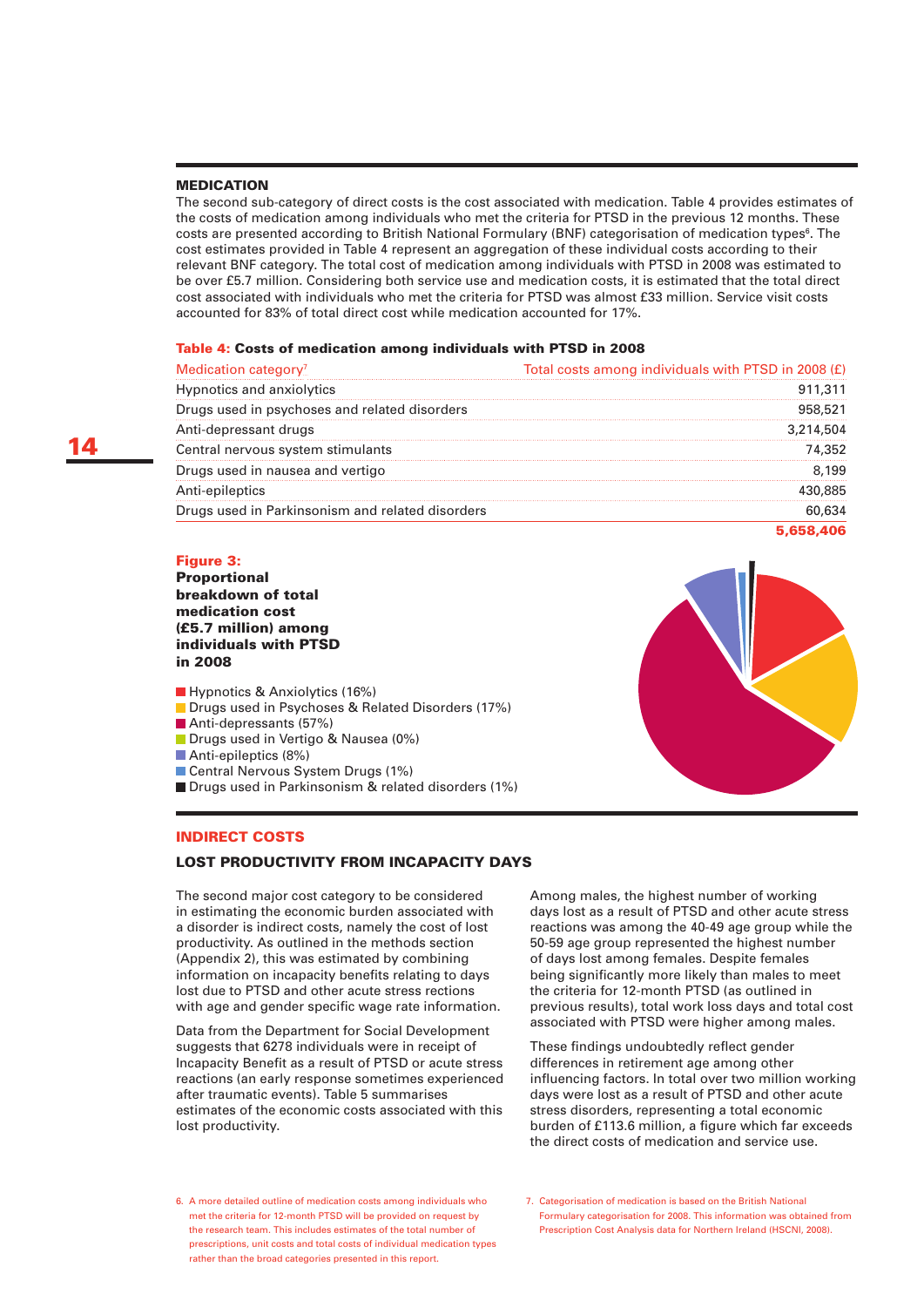## RESULTS

#### Table 5:

#### Cost of lost productivity associated with PTSD and other acute stress reactions in 2008

|                                                                             |           | <b>Total days lost: 2,283,130</b> |            | <b>Total cost: 113,564,751</b> |
|-----------------------------------------------------------------------------|-----------|-----------------------------------|------------|--------------------------------|
|                                                                             | 1,172,180 | 1,110,950                         | 66,766,560 | 46,798,191                     |
| 60-65                                                                       | 144,490   |                                   | 6,611,704  |                                |
| 50-59                                                                       | 296.720   | 413.545                           | 19,153,479 | 17,103,768                     |
| 40-49                                                                       | 312.020   | 335,365                           | 20,536,900 | 14.778.111                     |
| $30-39$                                                                     | 226,960   | 193,480                           | 12,539,385 | 9.057.514                      |
| 22-29                                                                       | 139.065   | 119.700                           | 6,306,312  | 4.728.970                      |
| Less than 21                                                                | 52,925    | 48,860                            | 1,618,780  | 1.129.827                      |
| Age-group                                                                   | Males     | <b>Females</b>                    | Males      | Females                        |
| NUMBER OF WORKING DAYS LOST DUE<br>TO PTSD AND OTHER ACUTE STRESS REACTIONS |           |                                   |            | TOTAL COSTS (£)                |

#### **PRESENTEEISM**

In addition to lost productivity associated with incapacity days, individuals with mental health disorders are also less productive while in the workplace compared to their 'healthy' counterparts (Alonso et al., 2010). This aspect of reduced productivity is known as 'presenteeism'. The level of presenteeism and associated economic cost was also estimated in the current study. As outlined in the methods section in Appendix 2, the NISHS included a question on work performance.

Table 6 summarises the levels of presenteeism among males and females with 12-month PTSD based on a comparison of these individuals with those who did not have 12 month PTSD. Males who met the criteria for PTSD were almost 2% less productive (presenteeism rate) compared to those who did not meet the criteria for PTSD.

The corresponding presenteeism rate for females who met the criteria for PTSD was just over 5.5%. Combining these estimates with gender specific wage rates for 2008 provides the average lost productivity among these individuals. Finally, combining these estimates with figures on employment rates and adult population figures, it is estimated that the total costs of presenteeism among individuals who met the criteria for PTSD and who were employed was approximately £26.2 million in 2008.

Considering both the cost of lost productivity as a result of incapacity and the cost of presenteeism, it is estimated the total indirect cost associated with PTSD were approximately £139.8 million in 2008. Productivity losses from days out of work accounted for 81% of these total indirect costs, while presenteeism accounted for 19%.

|                   |                   | Total                                             |
|-------------------|-------------------|---------------------------------------------------|
| Presenteeism rate | with PTSD in 2008 | productivity loss                                 |
| (%)               | Œ                 | in 2008 $(E)$                                     |
| 1.78              | 374.22            | 6,831,316                                         |
| 5.56              | 829 77            | 19,384,405                                        |
|                   |                   | 26.215.721                                        |
|                   |                   | Average<br>productivity loss<br>among individuals |

#### Cost of Incapacity Benefit (IB) payments

In addition to these opportunity costs of lost productivity among individuals with PTSD, the economic implications of these incapacity days in terms of social security payments are noteworthy. As previously mentioned, an estimated 6278 individuals were in receipt of incapacity benefit as a result of PTSD or acute stress disorder. Combining the number of individuals on IB with the duration of their benefit and associated weekly benefit rate suggests that the total cost of these benefits were £27.5 million. Although inclusion of these costs does not fit with the human capital model upon which indirect cost estimates are based (see Appendix 2), these social security payments represent a real economic cost that could potentially be averted by investment in effective PTSD treatment (benefit estimates were provided by the DSDNI on request).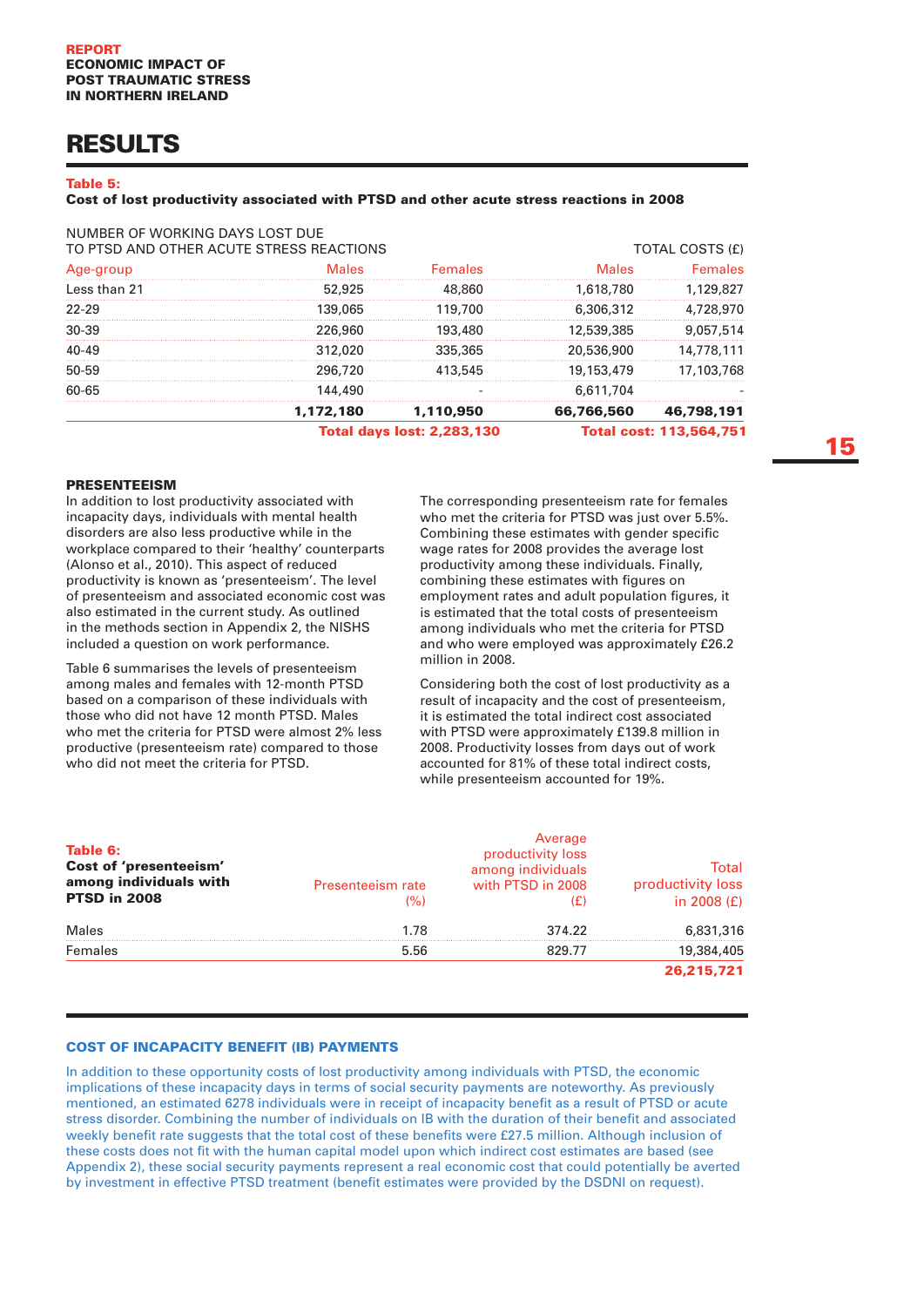#### Days out of role

Alonso and colleagues (2010) examined the effect of a range of physical and mental disorders on 'days out of role' based on merged data from 24 countries in the WMH Survey Initiative (including data from Northern Ireland). Specifically, the authors investigated how many days individuals were totally unable to carry out their work or normal activities. Results reveal that PTSD was the most disabling mental disorder among all high income countries included in the analysis (including Northern Ireland) with an average of 16.2 days additional days out of role per year. Assuming that this average figure applies to Northern Ireland the analysis suggests that in the region of 1.1 million days out of role may be lost per year as a result of PTSD.

#### Total direct and indirect costs

By combining direct and indirect costs this report provides an estimate of the total economic burden of resources used (service use and medication) and resources lost (productivity losses and presenteeism) among individuals with PTSD. These combined costs are estimated to have been £172.8 million in 2008 (19% direct costs and 81% indirect costs). Table 7 and Figure 4 provide a more detailed breakdown of these total costs in terms of each of the cost elements considered previously. Productivity losses accounted for the largest proportion of overall costs (66%) followed by service visits (16%), presenteeism (15%) and finally medication (3%).

#### The economic burden of PTSD associated with conflict in Northern Ireland

One of the aims of this report was to consider the social and economic burden of conflict-related trauma and PTSD in Northern Ireland. As outlined in Appendix 2, the NISHS did not include a specific question about traumatic events associated with the Northern Ireland "Troubles". However case-bycase analysis of individuals who met the criteria for 12-month PTSD and specifically the qualifying event directly linked to PTSD, suggests that 27% of all 12-month PTSD is linked to a 'conflict-related' traumatic event.

If we assume that the total economic cost associated with PTSD are uniformly distributed among all those with 12-month PTSD regardless of their profile of traumatic experiences, we can tentatively apportion £46.7 million of these total costs to conflict-related PTSD (see table 7). The limitations of this evaluation will be considered in subsequent sections.

Costs among all

#### Table 7:

The total direct and indirect costs among individuals with 12-month PTSD in 2008

| Cost category<br>sub-category<br>Direct costs<br>Service visits<br><b>Medication costs</b><br>Indirect costs<br><b>Productivity losses</b><br>Presenteeism |  | 172,756,062                        |
|------------------------------------------------------------------------------------------------------------------------------------------------------------|--|------------------------------------|
|                                                                                                                                                            |  | 26,215,721                         |
|                                                                                                                                                            |  | 113,564,751                        |
|                                                                                                                                                            |  | 5,658,406                          |
|                                                                                                                                                            |  | 27,317,184                         |
|                                                                                                                                                            |  | 12-month PTSD (£)                  |
|                                                                                                                                                            |  | --------------<br>individuals with |

#### Figure 4:

Proportional breakdown of the total direct and indirect cost (£172.8 million) among individuals with PTSD in 2008

**Presenteeism (15%)** Service Visits (16%) **Medication (3%) Productivity Losses (66%)** 

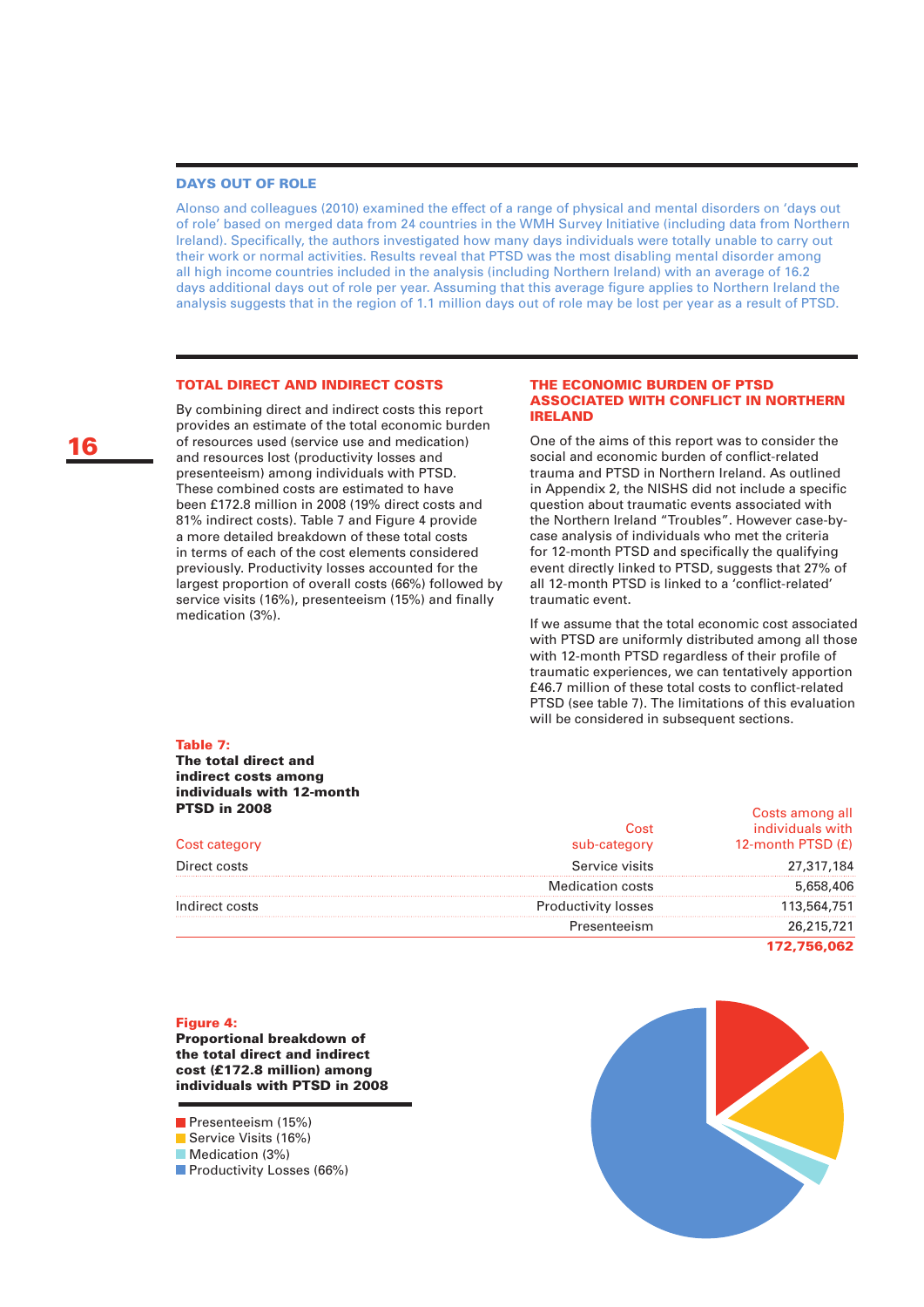report ECONOMIC IMPACT of post traumatic stress in northern ireland

## **THE TOTAL** estimated costs of resources used and lost among individuals with **PTSD (DIRECT AND** indirect costs) WERE ESTIMATED TO be £172.8 million in 2008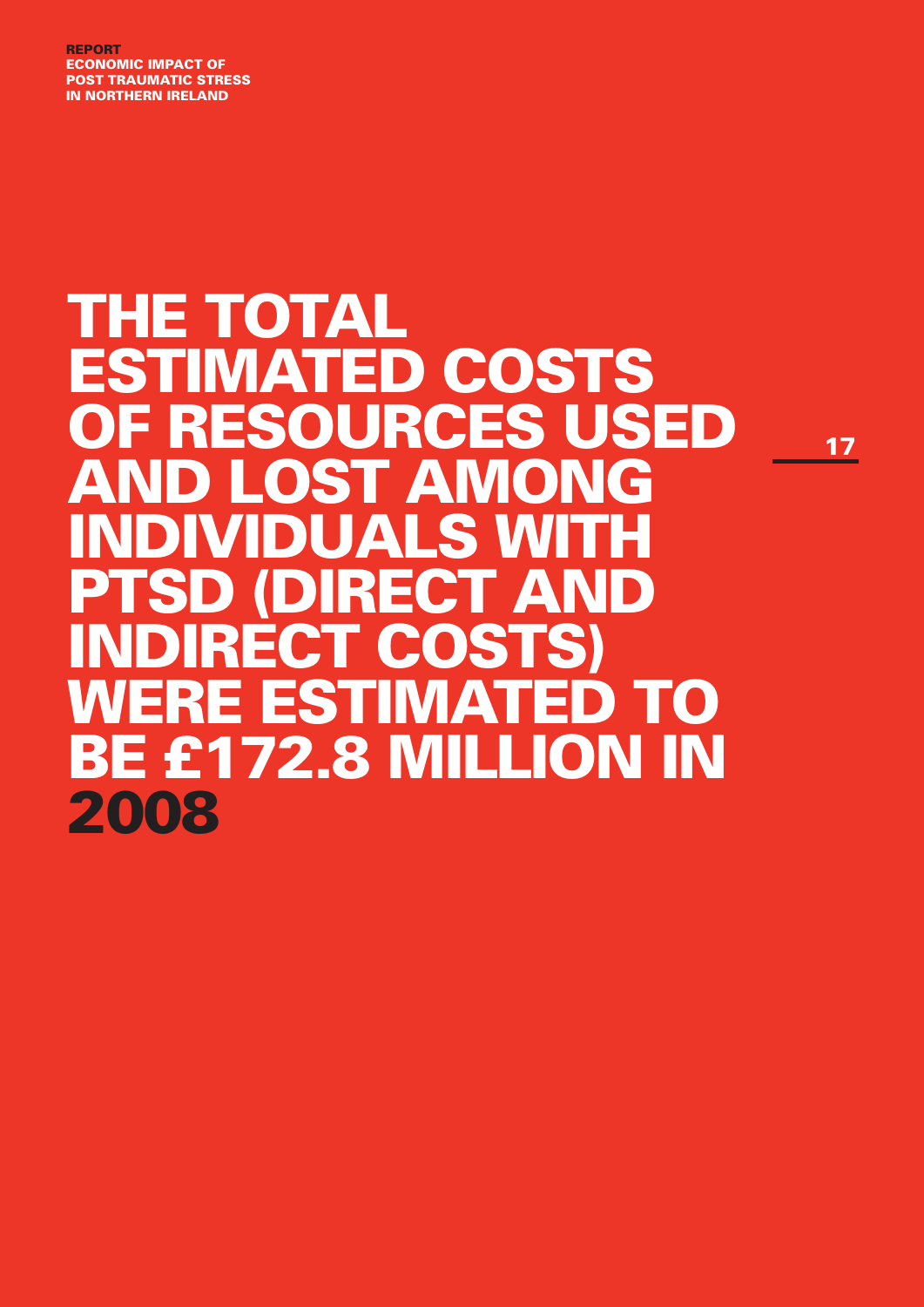### 18

DIRECT SERVICE COSTS AMONG **INDIVIDUALS** WITH PTSD WERE **ESTIMATED TO BE** £33.0 million in 2008

INDIRECT COSTS AMONG **INDIVIDUALS** WITH PTSD WERE **ESTIMATED TO BE** £139.8 million in 2008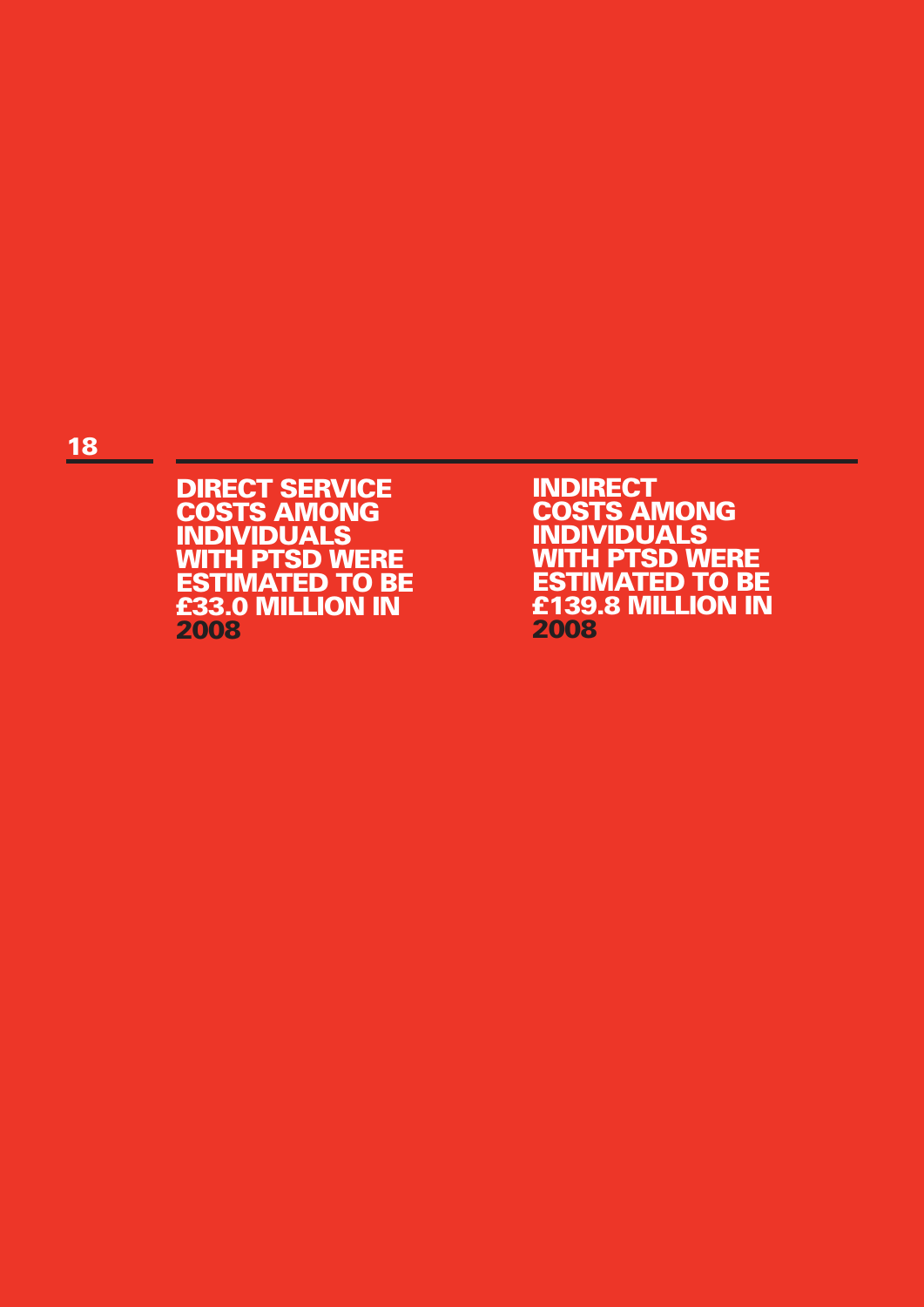## IMPLICATIONS FOR POLICY, SERVICE AND PRACTICE

#### Limitations to this study

The implications of findings presented in the current report should be drawn with a number of limitations in mind. First, given the constraints of the NISHS dataset, some cost estimates represent the economic burden among individuals with PTSD in Northern Ireland rather than the costs specifically linked to PTSD itself.

To expand on this point, individuals with PTSD often have other co-morbid mental health disorders and we would expect that these conditions will have an additional impact on cost estimates. A larger dataset would facilitate the isolation of costs specifically associated with PTSD through more sophisticated analysis that controls for co-morbid mental health disorders, social deprivation and other important factors. In due course an international collaborative health economics study could be undertaken, drawing upon a much larger dataset, to answer questions as to the costs associated purely and simply with PTSD.

That said, PTSD is seldom found alone particularly in its chronic state, and proper assessments of costs should take account of disorders that are to found in association with PTSD. The key point is that this study has isolated a distinctive group of participants, given the relatively high PTSD figures in Northern Ireland compared to findings from related studies in other countries. The findings therefore provide a basis for judgements about what measures could be taken to address the needs of PTSD sufferers in the population.

A further limitation relates to the exclusion of a number of cost categories in relation to PTSD: The NISHS did not include individuals who were living in institutions such as hospitals, prisons and care homes. In addition, the NISHS focused exclusively on the adult population. The prevalence of mental health disorders such as PTSD and associated costs among individuals living in institutions and those aged under 18 years are therefore not included. Due to the lack of available information on the proportion of suicides associated with PTSD, the cost of premature mortality associated with PTSD related suicide is not included.

For similar reasons, costs associated with shortterm sickness absence due to PTSD are also excluded. Furthermore, this report does not provide an estimate of caregiver burden associated with PTSD. Those who suffer with mental health problems generally do not exist in isolation and rely on practical support from family, friends and caregivers. The aforementioned exclusions suggest that economic cost estimates herein represent a substantial underestimation.

Finally, the estimated proportion of 12-month PTSD associated with conflict did not include PTSD linked to 'sudden death of a loved one' or 'trauma to a loved one'. The international research instrument (the CIDI) did not have a specific question as to whether experience of these events was related to the Northern Ireland conflict and therefore it could not be inferred with reasonable confidence whether these traumatic experiences were directly linked to the conflict.

As a result, assessment of costs associated with PTSD linked to the civil conflict is also likely to be conservative.

#### Developing clinically effective and cost effective services

Recovery from chronic PTSD is very unlikely if sufferers do not have access to effective trauma focussed treatment (Kessler et al., 1995). This research-based insight is also borne out by clinical experience such as that acquired by the clinical team at NICTT between 2002 and 2011, which provided specialist trauma focussed cognitive therapy (Ehlers and Clark, 2000) for chronic trauma sufferers (Duffy et al., 2007).

The National Institute for Health & Clinical Excellence (NCCMH, 2005) and GAIN/CREST (CREST, 2003) recommend access to either trauma focussed cognitive behavioural therapy (CBT) or Eye Movement Desensitization and Reprocessing (EMDR) therapy for the effective treatment of PTSD. The DHSSPS Mental Health Services Framework, with reference to NICE, GAIN/CREST and the Bamford Report (2007), also requires that "People with post traumatic stress disorder (PTSD) should be treated by suitably qualified and supervised practitioners who have the experience and skills to provide evidence based psychological treatments for PTSD". (Overarching Standard 48, Service Framework for Mental Health and Wellbeing; DHSSPSNI, 2010).

Despite the limitations noted above, the results presented in the current report suggest that the economic burden associated with individuals with PTSD is substantial. As noted at the beginning of the current report, individuals who suffer from anxiety disorders such as PTSD, wait on average 22 years from disorder onset before they seek help for their symptoms (Bunting et al., under review). Furthermore, analysis of the NISHS also suggests that just 36% of people who met the criteria for PTSD said they got help they considered to be 'helpful or effective' (Bunting et al., under review).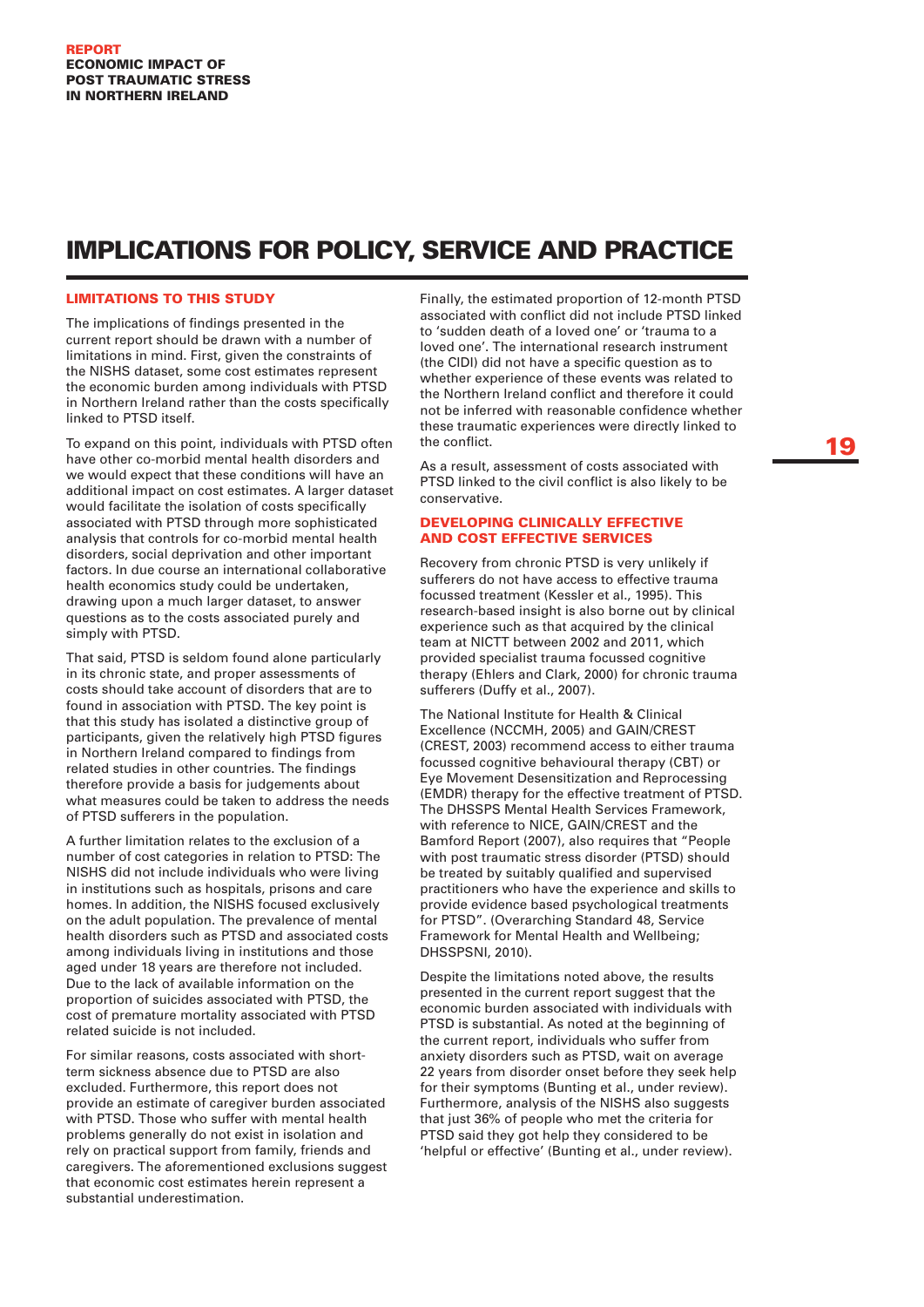This combination of lengthy delays in treatment seeking and the lack of access to effective treatments may help explain the substantial costs of productivity losses found in this report and, coupled with the elevated prevalence of PTSD among the adult population of Northern Ireland, point to substantial levels of unmet need in the community and the need for strategic service developments.

With a lack of readily accessible and effective services and treatments capable of curing PTSD and related disorders as early as possible (rather than just controlling and managing symptoms), the costs of PTSD and associated disorders are recurring year on year on year and are mounting as PTSD becomes more chronic and as individuals develop associated co-morbid mental health disorders.

In other words, people with chronic PTSD and associated multiple disorders are likely to have increasing needs and therefore increasing patterns of service usage (direct costs) with increased indirect costs as they seek to manage mounting and enduring distressing symptoms, unless they can access effective services which would cure their underlying trauma related disorders.

In relation to the civil conflict, the years of violence have, according to the findings of the NISHS and related studies, resulted in a distinctive and additional group of PTSD sufferers (and others with other trauma related disorders besides PTSD). As with trauma sufferers generally, their needs associated with PTSD are likely to increase over the years as a function of the chronic nature of this disorder.

This unique cohort of our population generally experienced their first conflict related traumatic event when they were relatively young, and those who developed PTSD from which they have not recovered will be chronic sufferers with more complicated and additional needs.

They are also ageing. The costs of providing ongoing services for this part of our community therefore, are likely to increase over the years, and will also aggregate, year upon year by at least the same amount, with inflationary increases; that is, unless readily accessible effect services are developed which are capable of addressing the underlying trauma disorders.

The choice is between funding an increasing demand for maintenance and illness-management services, or investing in curative services and therapies that will, in spite of short term investments, reduce the long term costs and demands on services, whilst improving the quality of life and social and economic contributions of sufferers.

The latter can be achieved by, amongst other things, supporting the development of evidence based effective services so that they are routinely and readily accessible across the community, through strategic cooperation across Government Departments, and with and between the statutory and voluntary sectors.

Building capacity at all levels to more effectively detect and address trauma related needs requires a graduated and a strategic workforce development plan.

Improved capability at primary and secondary care levels needs to be supported by centres of excellence, if a stepped care approach is to be enabled and knowledge and skills development are to be supported.

Adopting a similar approach to Layard and colleagues in The Depression Report (The London School of Economics, 2006), it can be argued that investment in effective treatments for PTSD and associated disorders will 'pay for itself'. Taking trauma focused CBT as an example of NICE approved effective treatment for PTSD, NICE recommends a course of 8-12 weeks of treatment for individuals with chronic PTSD (NCCMH, 2005).

It is estimated from the NICTT that an average course of CBT for an individual who suffers chronic PTSD is approximately £1,500, which means that it would cost approximately £102 million to treat all individuals with 12-month PTSD in Northern Ireland (68,000 individuals).

While treatment success rates and the costs of training also need to be taken into account, the costs of incapacity days alone exceeds this figure suggesting that economic gains can be made in the long run by developing effective services and treatments for PTSD such as CBT and EMDR.

The argument for an economic approach to trauma related needs, including those that have arisen as a consequence of the civil conflict, becomes another argument in the case for strategic service development to sit alongside the humanitarian goal of reducing suffering and improving the quality of life for individuals, families and the wider community.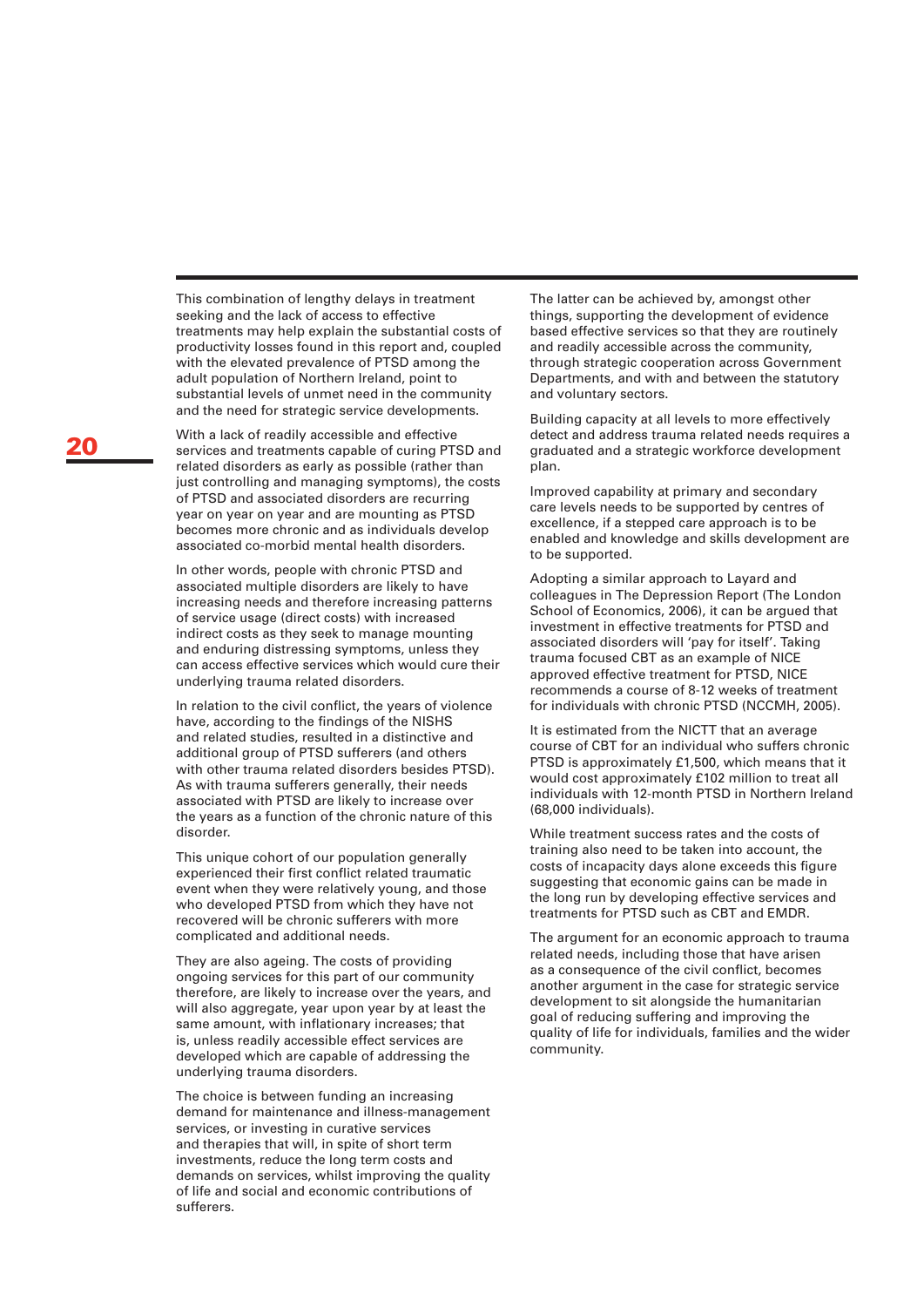## **APPENDIX 1** DSM-IV CRITERIA FOR PTSD (APA, 1994)

Diagnostic criteria for PTSD include a history of exposure to a traumatic event meeting two criteria and symptoms from each of three symptom clusters: intrusive recollections, avoidant/numbing symptoms, and hyperarousal symptoms. A fifth criterion concerns duration of symptoms and a sixth assesses functioning.

#### CRITERION A: STRESSOR

The person has been exposed to a traumatic event in which both of the following have been present:

- 1. The person has experienced, witnessed, or been confronted with an event or events that involve actual or threatened death or serious injury, or a threat to the physical integrity of himself/herself or others.
- 2. The person's response involved intense fear, helplessness, or horror. Note: in children, it may be expressed instead by disorganized or agitated behaviour.

#### Criterion B: intrusive recollection

The traumatic event is persistently re-experienced in at least one of the following ways:

- 1. Recurrent and intrusive distressing recollections of the event, including images, thoughts, or perceptions. Note: in young children, repetitive play may occur in which themes or aspects of the trauma are expressed.
- 2. Recurrent distressing dreams of the event. Note: in children, there may be frightening dreams without recognizable content
- 3. Acting or feeling as if the traumatic event were recurring (includes a sense of reliving the experience, illusions, hallucinations, and dissociative flashback episodes, including those that occur upon awakening or when intoxicated). Note: in children, trauma-specific re-enactment may occur.
- 4. Intense psychological distress at exposure to internal or external cues that symbolize or resemble an aspect of the traumatic event.
- 5. Physiologic reactivity upon exposure to internal or external cues that symbolize or resemble an aspect of the traumatic event

#### **CRITERION C: AVOIDANT/NUMBING**

Persistent avoidance of stimuli associated with the trauma and numbing of general responsiveness (not present before the trauma), as indicated by at least three of the following:

- 1. Efforts to avoid thoughts, feelings, or conversations associated with the trauma.
- 2. Efforts to avoid activities, places, or people that arouse recollections of the trauma.
- 3. Inability to recall an important aspect of the trauma.
- 4. Markedly diminished interest or participation in significant activities.
- 5. Feeling of detachment or estrangement from others.
- 6. Restricted range of affect (e.g., unable to have loving feelings).
- 7. Sense of foreshortened future (e.g., does not expect to have a career, marriage, children, or a normal life span).

#### **CRITERION D: HYPER-AROUSAL**

Persistent symptoms of increasing arousal (not present before the trauma), indicated by at least two of the following:

- 1. Difficulty falling or staying asleep.
- 2. Irritability or outbursts of anger.
- 3. Difficulty concentrating.
- 4. Hyper-vigilance.
- 5. Exaggerated startle response.

#### Criterion E: duration

Duration of the disturbance (symptoms in B, C, and D) is more than one month.

#### **CRITERION F: FUNCTIONAL SIGNIFICANCE**

The disturbance causes clinically significant distress or impairment in social, occupational, or other important areas of functioning.

Specify:

Acute: if duration of symptoms is less than three months.

Chronic: if duration of symptoms is three months or more.

Specify:

With delayed onset: if onset of symptoms is at least six months after the stressor.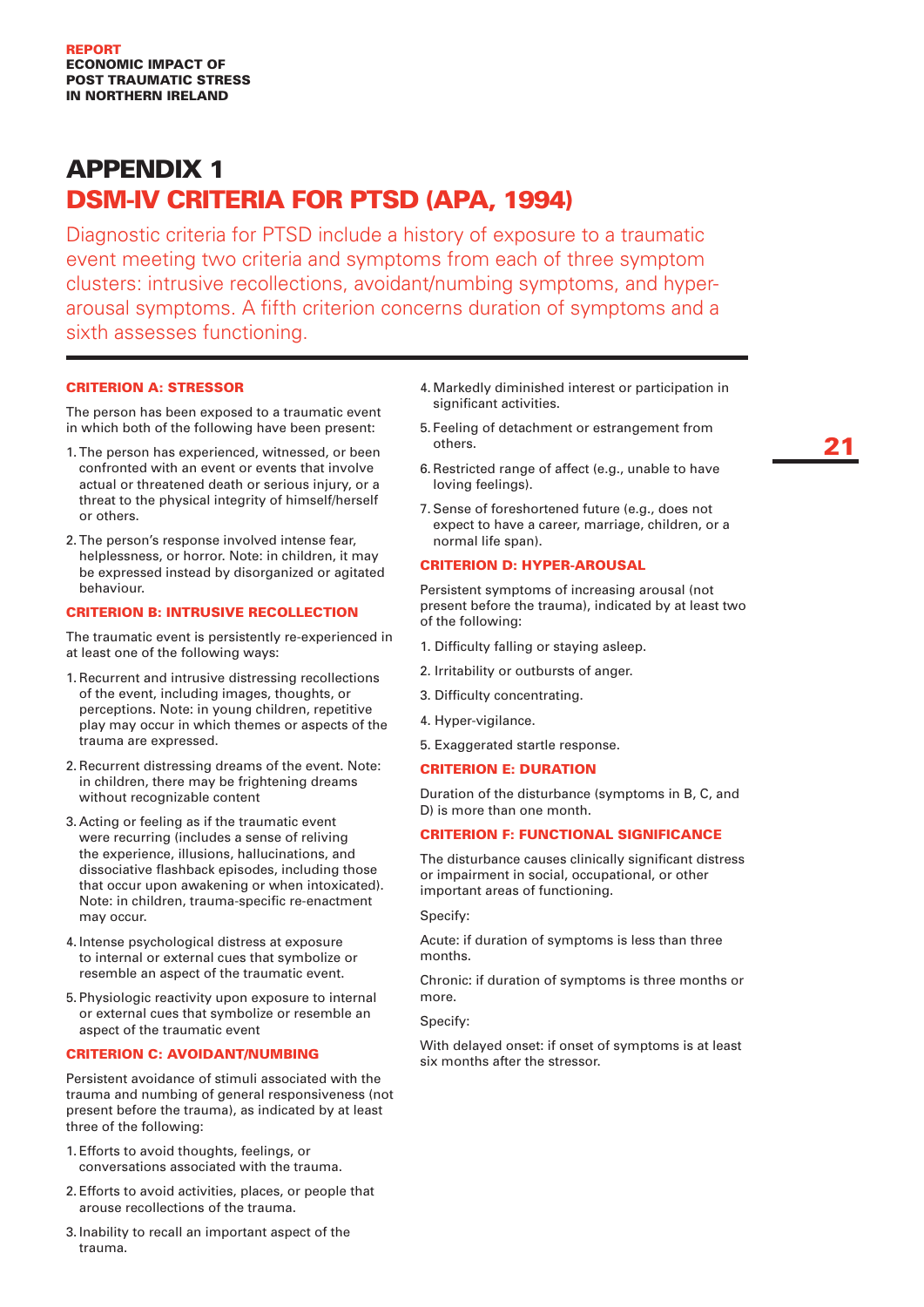## Appendix 2 COST-OF-ILLNESS STUDY METHODS

#### Overall study approach

The current study adopts a similar methodology to a previous study by Thomas and Morris (2003), in their estimation of the economic cost of depression in England, which represents a standardised approach to cost-of-illness analysis widely used in similar research.

 A 'prevalence-based' approach was used to estimate the total cost of PTSD among adults in Northern Ireland within a one year period. Specifically this cost-of-illness study estimates the economic burden of all prevalent cases of PTSD disorders in Northern Ireland in 2008 given the available data. The main body of this report considers two broad cost categories, namely 'direct' and 'indirect' economic costs.

Direct costs incorporate the cost of visits to service providers and the cost of medication among the sub-group of individuals who met the criteria for 12-month PTSD. Indirect costs capture the cost of reduced productivity associated with incapacity days among this subgroup and also the cost of 'presenteeism' or reduced productivity while at work. Aside from these two major cost categories, the human costs associated with PTSD are also considered in Appendix 3.

Human costs represent the burden of reduced health related quality of life among individuals with PTSD. While this additional category does not refer to resources used or lost or indeed money in real terms, an attempt has been made to capture the estimated economic value of reduced health related quality of life.

#### Overview of data sources

Information and data from a variety of sources were utilised and merged to produce economic cost estimates. The current study is based largely on analysis of the Northern Ireland Study of Health and Stress (NISHS) which provided estimates of the prevalence/epidemiology of PTSD. This dataset also contained detailed information on units of service use, units of medication, work performance, rates of employment and reduced quality of life (measured in lost Quality Adjusted Life Years (QALYs)) among individuals with 12 month PTSD. A more detailed description of the NISHS is provided below.

The number of working days lost as a result of PTSD and other acute stress disorders was obtained from the Department for Social Development Northern Ireland (DSDNI, 2008). The relevant unit cost of service visits were derived from the Personal Social Services Research Unit (Curtis, 2008).

Medication costs were taken from Prescription Cost Analysis data provided by the Health & Social Care Board (HSC). Gender and age specific wage rates derived from the Annual Survey of Hours and Earnings (ASHE) conducted by the Department of Enterprise, Trade and Investment (DETNI, 2008). Finally, similar to previous studies, the cost of a QALY was derived from the costeffectiveness threshold for economic evaluations, as recommended by the National Institute of Clinical Excellence (Appleby et al., 2007).

#### THE NORTHERN IRELAND STUDY OF HEALTH and Stress (NISHS)

The NISHS is one of over 30 national and international World Mental Health (WMH) Survey Initiative studies being undertaken under the auspices of the World Health Organisation (Kessler and Üstün, 2008a). All studies used the same survey instrument, the WMH Composite International Diagnostic Interview (CIDI) (Kessler and Üstün, 2008b) to investigate the prevalence of a wide range of mental and behavioural disorders based on validated diagnostic criteria. All WMH studies are being coordinated and supervised by Harvard University and besides providing valuable national data also open the opportunity for international comparisons.

The NISHS is a representative household survey of English speakers, 18 years and older in Northern Ireland. The participants in the NISHS were selected from a random sample of households. Face-to-face interviews were carried out between February 2004 and August 2008 with a response rate of 67%. The survey was administered in two parts.

Part 1 included a screening section and assessment of 'core disorders' such as depression and general anxiety (n=4340). Part 2 included questions about risk factors, and service use along with assessments of additional disorders such as PTSD. In total 1986 participants completed the total interview (Parts 1 and 2) while 4340 completed Part 1 only. All analyses presented in the current report are based on those who completed the full interview (N=1986).

Specifically related to the current report, the PTSD section of the NISHS included detailed questions about traumatic life events. This section was administered to all Part 1 respondents who met lifetime criteria for any 'core disorder' plus a probability subsample of other respondents. At the beginning of this section, participants were presented with 29 types of traumatic events and asked whether they had experienced them during their lifetime.

The survey instrument did not contain a specific question to link specific incidences of these 29 trauma types to the civil conflict in Northern Ireland. To obtain an estimate of the prevalence of traumatic events associated with the "Troubles", the research team identified events from the list that were likely to be 'conflict-related'. If an individual endorsed a specific traumatic event, they were subsequently asked more detailed questions about the event including the age at which they first experienced this event.

Individuals were also asked further questions about re-experiencing, avoidance and hyper-vigilance symptoms associated with a 'random event' and 'worst event' among those event types endorsed.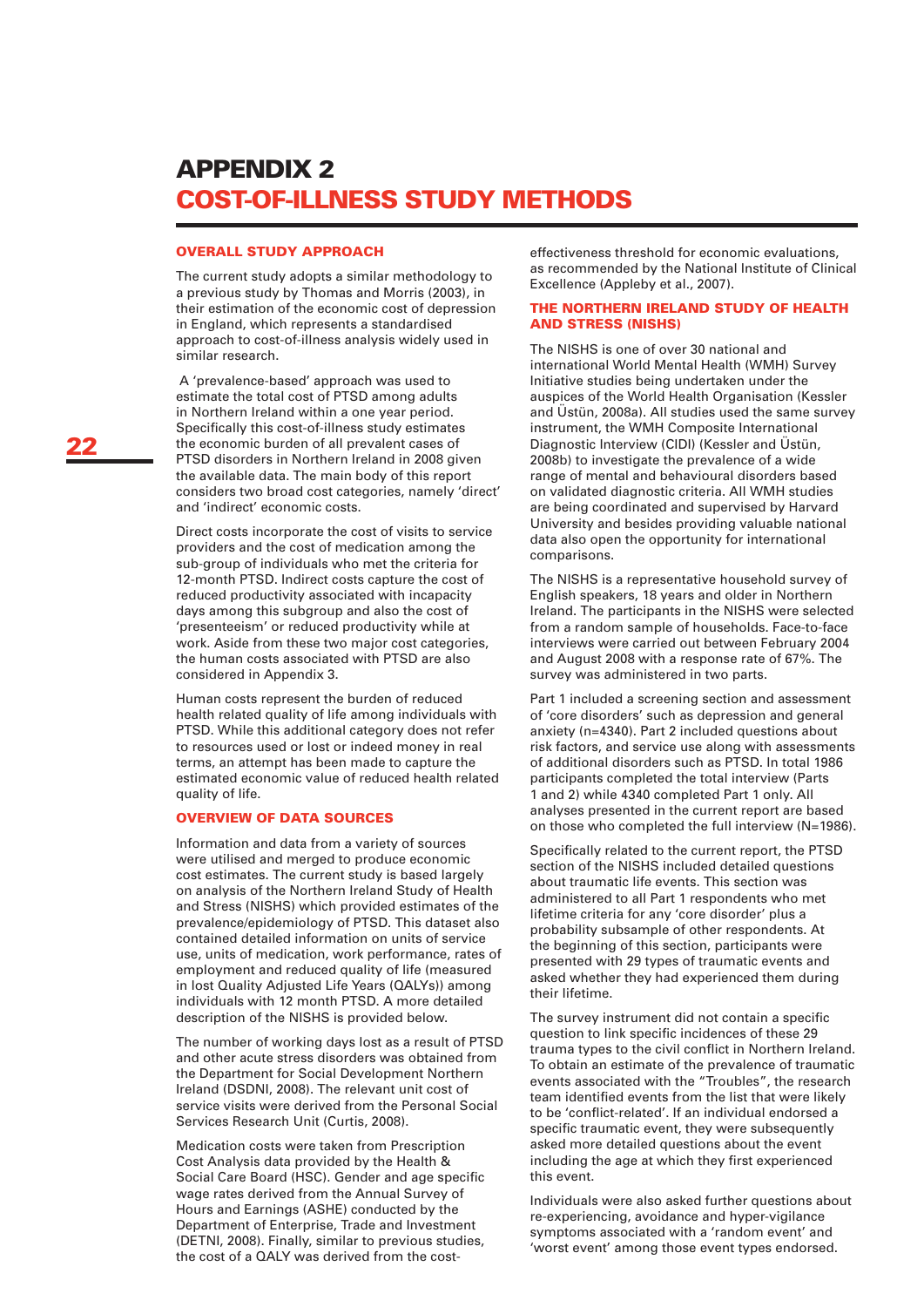## Appendix 2 COST-OF-ILLNESS STUDY METHODS

Responses to questions within this PTSD section were then processed using statistical algorithms/ codes which identified those individuals that met the criteria for 12-month and lifetime DSM-IV PTSD.

#### Information on units of resources used or lost among individuals with **DTCD**

#### 1.The NISHS

Information on the number of visits to a range of service providers for 'problems with emotions, nerves or mental health' was obtained from the 'service use' section of the NISHS. Specifically the NISHS data provides estimates of the number of hospital stays and visits to psychiatrist, psychologists, GPs, counsellors, social workers, healers, other mental health professionals and other medical professionals. The 'pharmacoepidemiology' section of the dataset provides comprehensive information on the types of medication taken by each individual for 'problems with emotions, nerves or mental health' in the previous 12 months.

The NISHS also contains detailed information on current employment and employment history. The rates of 'presenteeism' among males and females who met the criteria for PTSD was estimated based on responses to a question on work performance. Specifically individuals were asked: 'On a scale from 0-to-10 where 0 is the worst job performance anyone could have at your job and 10 is the performance of a top worker, what number describes your overall job performance on the days you worked during the past 30 days?

Finally, the NISHS included the SF-12, a multidimensional generic survey used to assess health related quality of life (Ware et al., 1996). Econometric modelling, developed by Brazier and Roberts (2004) was then applied to individual SF-12 responses to determine an individual's Quality Adjusted Life Year (QALY). This is an index from 0-1 which basically weights a given year with an individual's health related quality of life. A QALY of 1 represents perfect health while 0 represents the worst imaginable health state.

#### 2. Prescription Cost Analysis data

Estimates of average annual dosages of individual medications were obtained from the Health & Social Care Board (HSC), Business Services Organisation (BSO). This information is based on British National Formulary drug listings and was compiled using medication information based on a sample of GP practices across Northern Ireland.

#### 3. Department of Social Development

Estimates of the total number of incapacity days due to PTSD were obtained from the Northern Ireland Department of Social Development (DSDNI), Analytical Services Unit. DSDNI statistics provided information on the total number of individuals on incapacity benefit as a result of PTSD and other acute stress reactions in 2008 as well as the

number of days of incapacity benefit for these individuals. These figures were available by gender and age group which facilitated more accurate cost estimation.

#### Information on unit costs of resources (2008 prices)

#### 1. Personal Social Services Research Unit

Estimates of the unit costs of the services were extracted from the Unit Costs of Health and Social Care 2008 (Curtis, 2008). This is an annual publication produced by the Personal Social Services Research Unit (PSSRU) which aims to provide the most up to date information on the costs of services in the health and social care sector in the UK.

#### 2. Prescription Cost Analysis data

Estimates of the unit costs of individual medication types were obtained from the Health & Social Care Board (HSC).

#### 3. Department of Enterprise, Trade and Investment

Information on the average annual salaries in Northern Ireland in 2008 was obtained from the Annual Survey of Hours and Earnings (ASHE) conducted by the Department of Enterprise, Trade and Investment (DETNI, 2008). These figures were categorised by age and gender. The overall average male salary for 2008 was just over £21,000 while the average female salary was almost £15,000.

#### 4. National Institute of Clinical Excellence (NICE)

As previously outlined, this study attempts to estimate the monetary value of reductions in health related quality of life (QoL). A similar approach has been adopted by a number of studies led by the Sainsbury Centre for mental health in which a monetary value was attached to lost life quality, which is normally expressed in Quality Adjusted Life Years (QALYs) (SCMH, 2003; NIAMH, 2004). In this study, a QALY indicates the value of one year (2008 in this case) weighted by an individual's valuation of their health state. Similar to these previous studies, the cost of a QALY was derived from the costeffectiveness threshold (£30,000) as recommended by the National Institute of Clinical Excellence (Appleby et al, 2007).

#### 5. Northern Ireland Statistics and Research Agency (NISRA)

Mid-year adult population estimates for 2008 (age and gender specific where relevant) were obtained from NISRA (NISRA, 2010). These figures were combined with prevalence data from the NISHS to determine the total number of PTSD cases, which in turn were used to provide population cost estimates.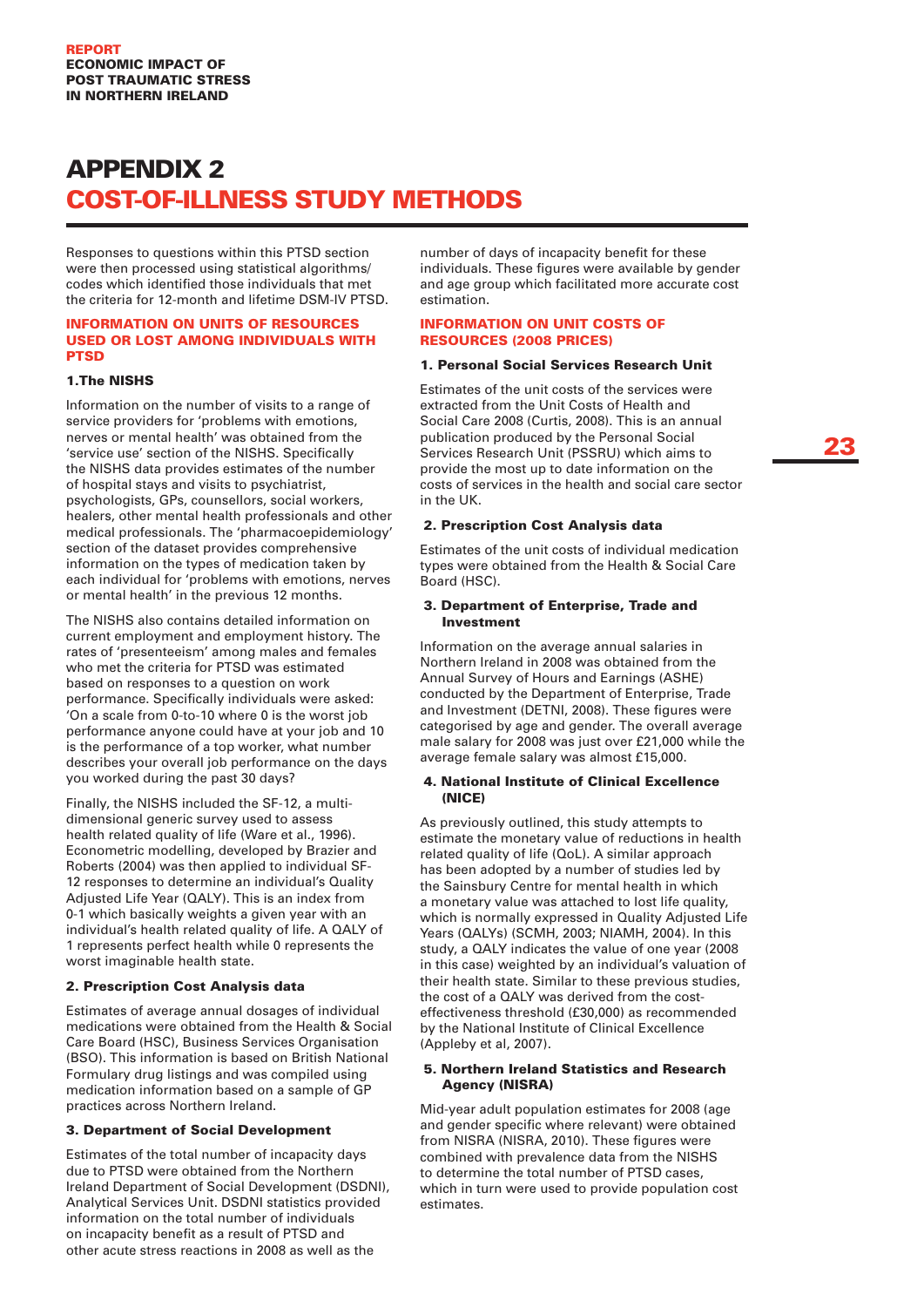## Appendix 2 COST-OF-ILLNESS STUDY METHODS

#### Analytic procedures

This cost-of-illness study estimates the economic burden of all prevalent cases of PTSD in Northern Ireland in 2008. The units of resources in each cost category were combined with the relevant unit cost to obtain an estimate of the total economic cost among individuals with PTSD. Where appropriate, the average costs of each cost element (described above) were estimated among individuals with 12-month DSM-IV PTSD. Total costs within the Northern Ireland population were then estimated by combining costs from the individual level with estimates of the total number of 12-month cases of PTSD in Northern Ireland (described earlier). Methods of analysis used in the estimation of each cost category are described in more detail below.

 All analyses were implemented using Stata statistical software v10.0 (StatCorp, 2007).

#### 1. Direct Costs

Direct costs of visits to service providers were estimated by combining the number of visits to each service provider for individuals with PTSD with the unit costs of these services. The average number of visits to each provider was combined with an estimate of the total number of cases of PTSD to determine the total number of visits among the adult population. This total was then multiplied by the relevant unit cost (Curtis, 2008) to obtain an estimate of the total cost of service visits.

The NISHS also provided information on the types of medication taken by individuals with PTSD in the year previous to the interview. By combining this information with the total number of cases of PTSD in Northern Ireland, the research team estimated the total number of individuals with PTSD taking each type of medication in the previous year. This information was combined with Prescription Cost Analysis data from the HSC BSO, which provides estimates of the average annual dosage of these medication types in Northern Ireland as well as associated costs.

The total cost of each medication type and total medication cost were therefore obtained by multiplying the total number of individuals taking each type of medication with the relevant costs of the average annual dosage in 2008.

#### 2. Indirect costs

The theoretical approach adopted for the calculation of indirect costs was the Human Capital Approach. This approach assumes that an individual's productive contribution to the economy is best estimated using their wage rate. In other words, wage rate is an indication of an individual's marginal productivity (Becker, 1964). This study therefore considers what individuals would have contributed to the economy in terms of productivity had they not had 12-month PTSD.

The cost of lost productivity associated with PTSD was obtained by combining age and gender specific incapacity benefit data (DSDNI, 2008) with age and gender specific wage rates for 2008 (DETNI, 2008).

This study also includes an estimate of 'presenteeism' among individuals with PTSD who were in employment at the time of the interview. This captures the lost productivity among individuals with PTSD while at work. Average rates of presenteeism (reduced work performance) among individuals who met the criteria for PTSD were combined gender specific wage rates to derive an estimate of the average economic cost of presenteesim. This figure was then multiplied by gender specific PTSD prevalence rates, employment rates and adult population figures to estimate the total economic cost of presenteeism among the adult population.

#### 3. Costs of reduced quality of life

An estimate of the reduced health related quality of life was obtained by calculating a 2008 Quality Adjusted Life Year (QALY, ranging from 0-1) for each participant in the NISHS. As previously described, this information was derived from the SF-12 (Brazier and Roberts, 2004). An average QALY for 2008 was then calculated for individuals (by gender) who met the criteria for 12-month PTSD and compared to the average QALY for those who did not meet the criteria, to obtain estimates of the average QALYs associated with PTSD. The total number of QALYs lost in 2008 was obtained by multiplying this average figure with PTSD prevalence rates and adult population figures.

In an attempt to place an economic value on these reductions in quality of life, the research team used the NICE cost-effectiveness threshold (£30,000) as an indication of the monetary value of a QALY (Appleby et al., 2007). These additional human costs are outlined in Appendix 3.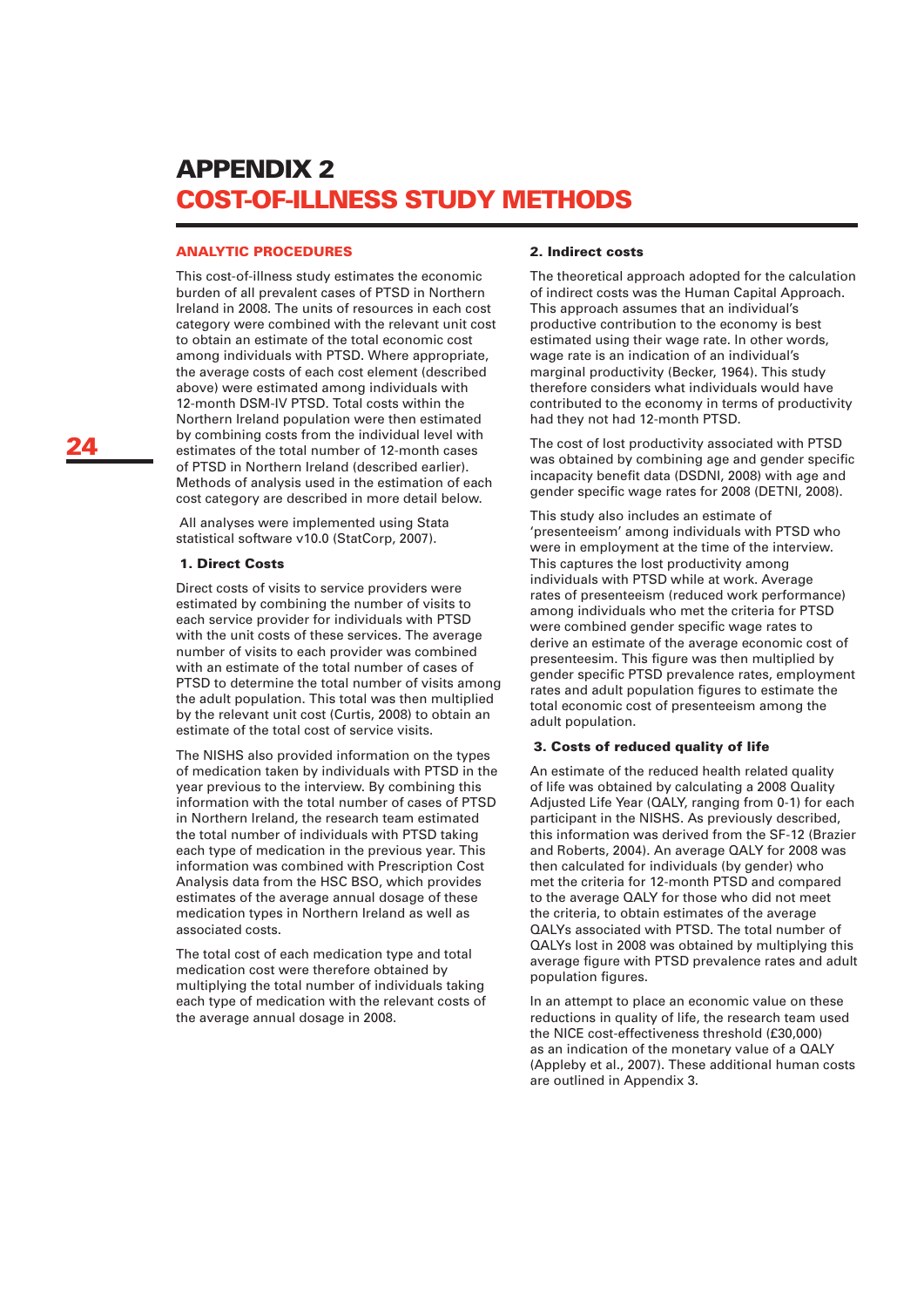## Appendix 3 THE HUMAN COSTS OF PTSD

Table 7 considers the human costs associated with PTSD by placing a monetary estimate on lost QALYs among individuals with PTSD. Although these less tangible are rarely included in cost-of-illness estimates as they do not reflect used or lost resources, this category of costs attempts to capture the reduced life quality (pain, suffering, impairment and such like) associated with mental health disorders that other cost categories fail to take into account.

Comparing estimates of the average QALYs among men and women, with and without PTSD, for 2008 provides an indication of the average lost QALYs among individuals with PTSD. Combining these estimates with gender specific PTSD prevalence and population figures suggests that over 12,000 QALYs were lost in 2008 among individuals with PTSD. Assuming that the monetary value of a QALY is £30,000 as per the upper cost-effectiveness threshold limit applied by NICE (Appelby et al., 2007) it is estimated that the monetary value of lost quality of life associated with PTSD was over £361 million in 2008.

| Table 7:<br><b>Estimated costs associated with reduced health</b><br>related quality of life among individuals with PTSD | Average loss in<br><b>QALYs among</b><br>individuals with<br><b>PTSD</b> | Total loss in<br><b>QALYs among</b><br>individuals with<br>12-month PTSD |
|--------------------------------------------------------------------------------------------------------------------------|--------------------------------------------------------------------------|--------------------------------------------------------------------------|
| Males                                                                                                                    | 0.2657                                                                   | 6,880                                                                    |
| Females                                                                                                                  | 0.1229                                                                   | 5,173                                                                    |
|                                                                                                                          |                                                                          | 12,053                                                                   |
|                                                                                                                          |                                                                          | Total cost: £361,590,000                                                 |

## **REFERENCES**

Alonso, J., Petukhova, M., Vilagut, G., Chatterji, S., Heeringa, S., Üstün, T. B. Et al. (2010). Days out of role due to common physical and mental conditions: results from the WHO World Mental health Surveys. Molecular Psychiatry, 1-13.

Alonso, J., Angermeyer, M. C., Bernert, S., Bruffaerts, R., Brugha, T. S., Bryson, H., et al. (2004). Prevalence of mental disorders in Europe: results from the European Study of the Epidemiology of Mental Disorders (ESEMeD) project. Acta Psychiatrica Scandanavia. 420, 21-27.

Almond, S. & Healy, A. (2003). Mental health and absence from work: new evidence from the UK Quarterly Labour Force Survey. Work, Employment & Society. 17, 731-742.

American Psychiatry Association. (1994). Diagnostic and statistical manual of mental disorders (4th ed.). Washington DC: American Psychiatric Association.

American Psychiatry Association. (1980). Diagnostic and statistical manual of mental disorders (3rd ed.). Washington DC: American Psychiatric Association.

Appelby, J., Devlin, N. & Parkin, D. (2007). NICE's cost effectiveness threshold. British Medical Journal, 335 doi: 10.1136/bmj.39308.560069.BE

Bamford Review. (2007). The Reform and Modernisation of Mental Health and Learning Disability Services. Available for download from: http://www.rmhldni.gov.uk/

Brazier, J. E. & Roberts, J. R. (2004). The estimation of a preference-based index from the SF-12. Medical Care, 42(9):851-859

Bunting, B. P., Ferry, F. R., Murphy, S. D., O'Neill, S. M. & Bolton, D., (under review). Conflict-related trauma and the epidemiology of posttraumatic stress disorder in Northern Ireland: evidence from the Northern Ireland Study of Health and Stress, Journal of Traumatic Stress Studies.

Bunting, B. P., Murphy, S. D., O'Neill, S. M. & Ferry, F. R. (in press). Lifetime prevalence of mental health disorders and delay in treatment following initial onset. Evidence from the Northern Ireland Study of Health and Stress, Psychological Medicine.

CREST. (2003). The management of post traumatic stress disorder in adults. A publication of the Clinical Resource Efficiency Support Team of the Northern Ireland Department of Health, Social Services and Public Safety, Belfast.

Curtis, L. (2008). Unit Costs of health and Social Care 2008. Kent: Personal Social Services Research Unit (PSSRU). Available for download from: http://www.pssru.ac.uk/uc/ uc2008contents.htm.

Department of Health, Social Services and Public Safety (DHSSPSNI). (2010). Service Framework for Mental Health and Wellbeing. Belfast: DHSSPSNI.

Department of Social Development (DSDNI). (2008). Information on incapacity benefits recipients for PTSD or acute disorders was obtained from the Analytical Services Unit within the DSD.

Department of Employment, Trade and Investment Northern Ireland (DETINI). (2008). Northern Ireland Annual Survey of Hours and Earnings 2008. NISRA. Available for download at : http://www.detini.gov.uk/ashe\_1.pdf

Duffy, M., Gillespie, K. & Clark, D. M. (2007) Post-traumatic stress disorder in the context of terrorism and other civil conflict in Northern Ireland: randomised controlled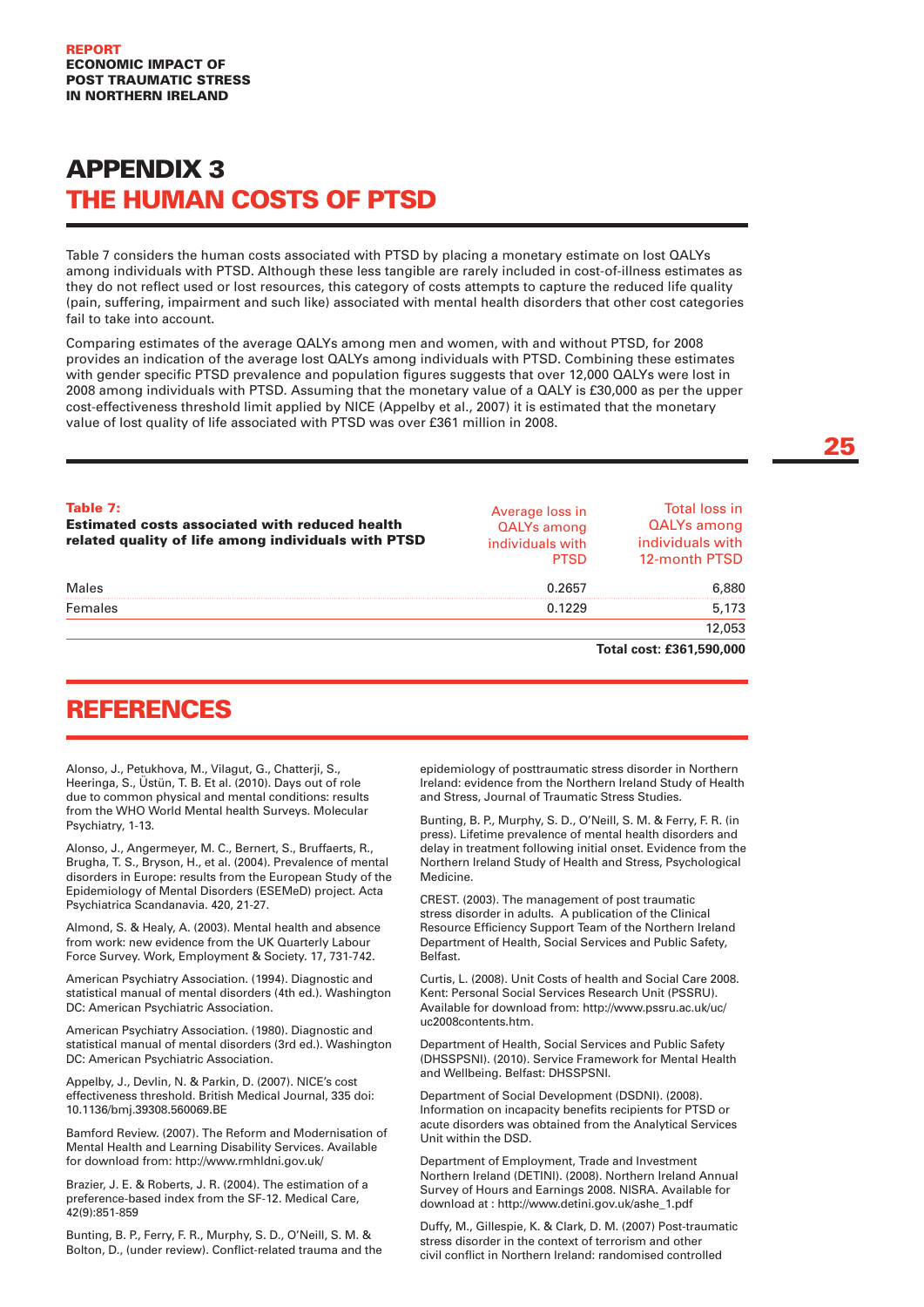## **REFERENCES**

trial. British Medical Journal, 334,1147. DOI:10.1136/ bmj.39021.846852.BE

Ehlers, A. & Clark, D. M. (2000) A cognitive model of posttraumatic stress disorder. Behaviour Research and Therapy, 38, 319-345.

Ferry, F., Bolton, D., Bunting, B., Devine, B., McCann, S. & Murphy S. (2008). 'Trauma, Health and Conflict' in Northern Ireland. A study of the epidemiology of trauma related disorders and qualitative investigation of the impact of trauma on the individual. Londonderry: Northern Ireland Centre for Trauma and Transformation and University of Ulster Psychology Research Institute.

Galea, S., Nandi, A. & Vlahov, D. (2005). The epidemiology of post-traumatic stress disorder after disasters. Epidemiologic Reviews, 27, 78-91.

Greenberg, P. E., Kessler, R. C, Birnbaum, H. G., Leong, S. A., Lowe, S. W., Berglund, P. A. & Corey-Lisle, P. K. (2003). The economic burden of depression in the United States: how did it change between 1990 and 2000? Journal of Clinical Psychiatry, 64 (12), 1465-75.

Health and Social Care Northern Ireland (HSCNI) (2008). Information on average annual medication dosages and associated cost were obtained from the Business Services Organisation with the HSC.

Helzer J. E., Robins, L. N. & McEvoy, L. (1987). Posttraumatic stress disorder in the general population: Findings from the Epidemiologic Catchment Area Survey. New England Journal of Medicine. 317 (26): 1630-1634.

Herman, A. A., Williams, D., Stein, D. J., Seedat, S., Heeringa, S. G, & Moomal, H. (2008). The South African health and stress study (SASH): a foundation for improving mental health care in South Africa. In R.C. Kessler & T.B. Üstün (Eds.), The WHO world mental health surveys: global perspectives on the epidemiology of mental disorders (pp.238-264). New York: Cambridge University Press.

Kessler, R. C., Berglund, P., Demler, O., Jin, R. & Walters, E. E. (2005). Lifetime prevalence and age-of-onset distributions of DSM-IV disorders in the National Comorbidity Survey Replication (NCS-R). Archives of General Psychiatry, 62(6), 593-602.

Kessler, R. C. & Frank, R. G. (1997). The impact of psychiatric disorders on work loss days. Psychological Medicine. 27, 861-873. DOI: 10.1017/S0033291797004807

Kessler, R. C., Sonnega, A., Bromet, E., Hughes, M. & Nelson, C.B. (1995). Posttraumatic- Stress-Disorder in the National Comorbidity Survey, Archives of General Psychiatry, 52 (12), 1048-1060.

Kessler, R. C., Üstün, T. B. (2008a). The WHO world mental health Surveys: global perspectives on the epidemiology of mental disorders. New York: Cambridge University Press.

Kessler, R. C., Üstün, T. B. (2008b). The world health organization composite international diagnostic interview. In R.C. Kessler & T.B. Üstün (Eds.), The WHO world mental health surveys: global perspectives on the epidemiology of mental disorders (pp.58-90). New York: Cambridge University Press.

Levinson, D., Lerner, Y., Zilber, N., Levav, I. & Polakiewicz, J. (2008). The prevalence of mental disorders and service use in Israel: results from the national health survey, 2003-2004. In R.C. Kessler & T.B. Üstün (Eds.), The WHO world mental health surveys: global perspectives on the epidemiology of mental disorders (pp.346-363). New York: Cambridge University Press.

Linzer, M., Spitzer, R., Kroenke, K., Williams, J.B., Hahn, S., Brody, D., et al. (1996). Gender, quality of life, and mental disorders in primary care: Results from the PRIME-MD 1000 study. The American Journal of Medicine. 101 (5), 526-533.

McCrone, P., Dhanasiri, S., Patel, A., Knapp, M., & Lawton-Smith, S. (2008) Paying the Price: the Cost of Mental Health Care in England to 2026. London: King's Fund.

McCrone P, Knapp M and Cawkill P, (2003). Posttraumatic stress disorder (PTSD) in the armed forces: Health economic considerations. Journal of Traumatic Stress, 16 (5), 519-522.

National Collaborating Centre for Mental Health. (2005). Post-traumatic stress disorder (PTSD): The management of PTSD in adults and children in primary and secondary care. Leicester: British Psychological Society.

Northern Ireland Association for Mental Health/ Sainsbury Centre for Mental Health. (2004) Counting the Cost: The Economic and Social Costs of Mental Illness in Northern Ireland. Northern Ireland Association for Mental Health: Belfast.

Northern Ireland Statistics and Research Agency (NISRA). (2010). Historical Mid-Year Population Estimate Publications. Home Population by sex & single year of age. Available to download at: http://www.nisra.gov.uk/ demography/default.asp17.htm

Oakley Browne, M. A., Wells, J. E., Scott, K. M. & McGee, M. A., for the New Zealand Mental Health Survey Research Team (2006). Lifetime prevalence and projected lifetime risk of DSM-IV disorders in Te Rau Hinengaro: The New Zealand Mental Health Survey (NZMHS). Australian and New Zealand Journal of Psychiatry, 40, 865-874.

Rice, D.P. & Miller, L.S. (1995). The economic burden of affective disorders. British Journal of Psychiatry (Supplement). 27, 34-42.

Sainsbury Centre for Mental Health (SCMH). (2003). The Economic and Social Costs of Mental Illness. London: SCMH. Avaialble for download at: http://www. centreformentalhealth.org.uk/publications/publications\_list. aspx?SortID=d

Spitzer, R. L., Kroenke, K., Linzer, M., Hahn, S. R., Williams, J.B., deGruy III, F. V. Et al. (1995). Health-Related Quality of Life in Primary Care Patients With Mental Disorders. Results from the PRIME-MD 1000 Study. JAMA,274,1511-1517.

StataCorp. (2007). Statistical software. Release 10.0. College Station, TX: Stata.

Stoudemire, A., Frank, R., Hedemark, N., Kamlet, M. & Blazer, D. (1986). The economic burden of depression. General Hospital Psychiatry. 8 (6), 387-394

The London School of Economics and Political Science. (2006). The Depression Report. A new deal for depression and anxiety disorders. LSE: London.

Thomas, C. M. & Morris, S. (2003). Cost of depression among adults in England in 2000. British journal of psychiatry. 183, 514-519.

Ware, J. Jr., Kosinski, M. & Keller, S. D. (1996). A 12-Item Short-Form Health Survey: construction of scales and preliminary tests of reliability and validity. Medical Care, 34 (3), 220-33.